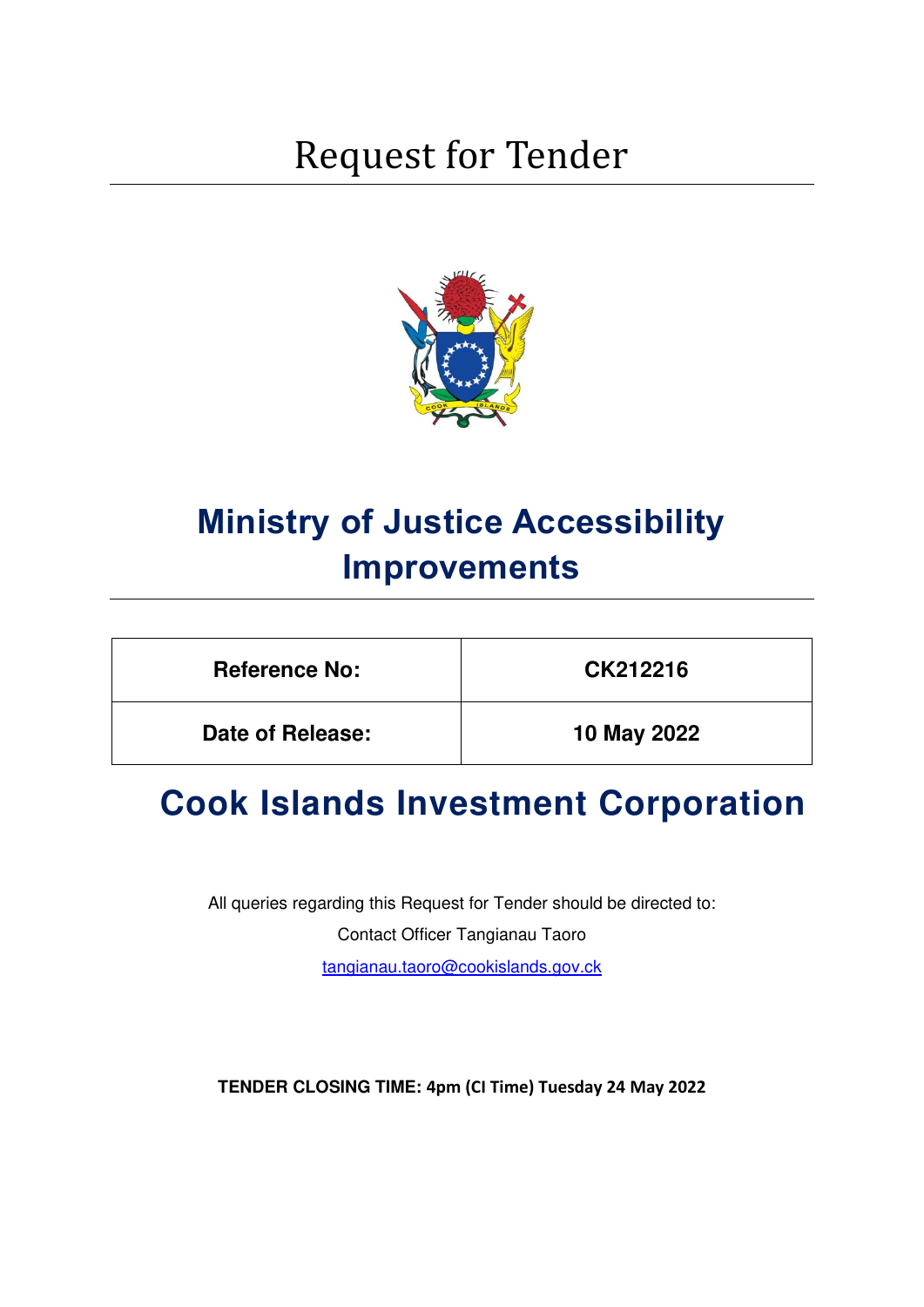[This page is intentionally left blank]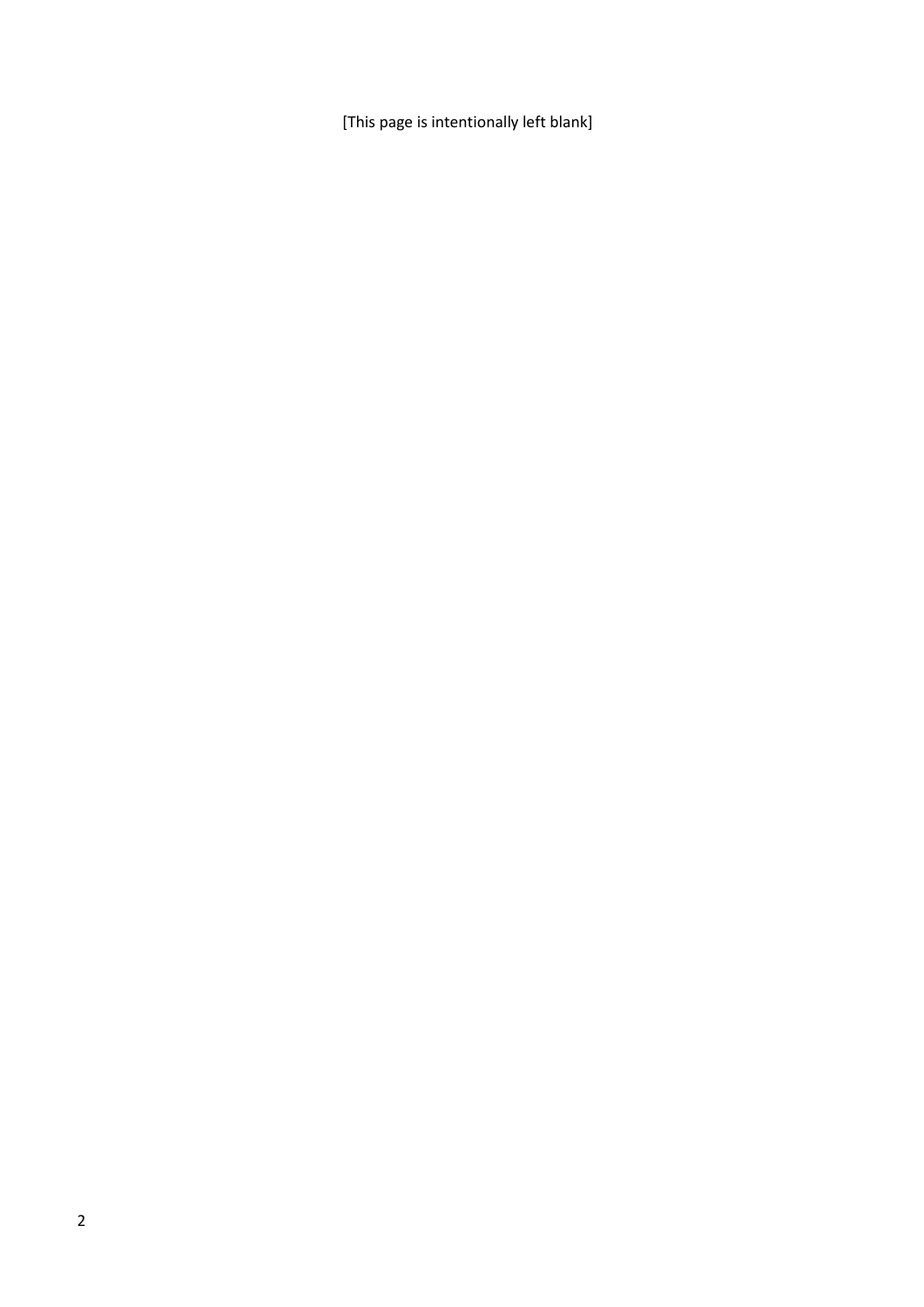# **Contents**

<span id="page-2-0"></span>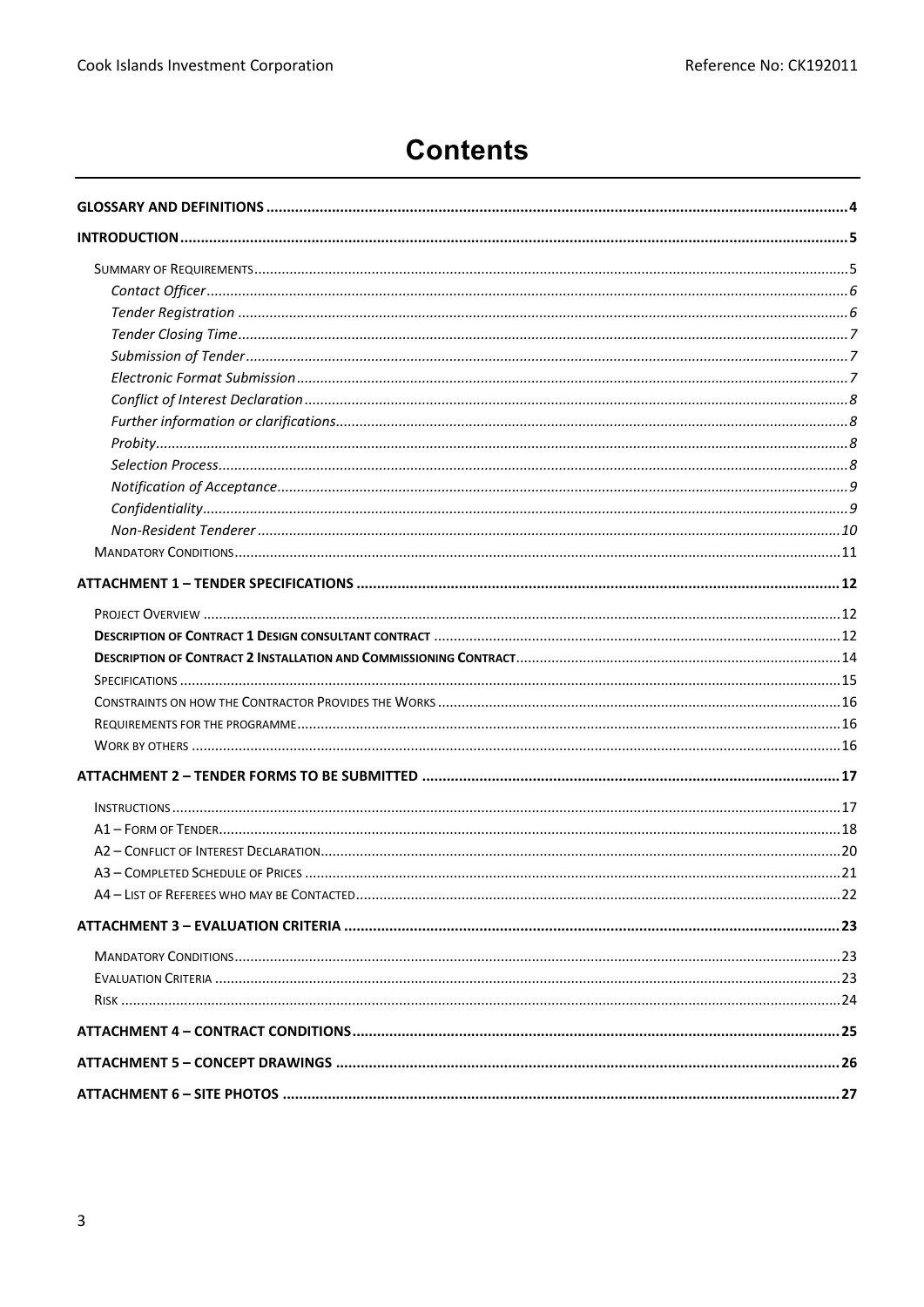# **GLOSSARY AND DEFINITIONS**

| <b>TERM</b>                      | <b>EXPLANATION</b>                                                                                                                                             |  |
|----------------------------------|----------------------------------------------------------------------------------------------------------------------------------------------------------------|--|
| <b>BTIB</b>                      | <b>Business Trade Investment Board</b>                                                                                                                         |  |
| <b>Electronic Tender Account</b> | Asia Pacific Public Electronic Procurement Network e-GP System<br>https://in-tendhost.co.uk/adbprocurementnetwork/aspx/Home                                    |  |
| ECI                              | <b>Early Contractor Involvement</b>                                                                                                                            |  |
| <b>MFEM</b>                      | Ministry of Finance and Economic Management                                                                                                                    |  |
| Manual                           | The Cook Islands Government Financial Policies and Procedures<br>manual                                                                                        |  |
| Policy                           | The Cook Islands Government Purchase and Sale of Goods and<br><b>Services Policy</b>                                                                           |  |
| Client                           | Cook Islands Investment Corporation is the Client to this RFT and<br>Contract.                                                                                 |  |
| <b>RFT</b>                       | <b>Request for Tender</b>                                                                                                                                      |  |
| <b>Tender Team</b>               | The group of people responsible for the management of the tender<br>process and includes those people who are specifically responsible<br>to evaluate Tenders. |  |
| <b>ECC</b>                       | NEC4 Engineering and Construction Contract                                                                                                                     |  |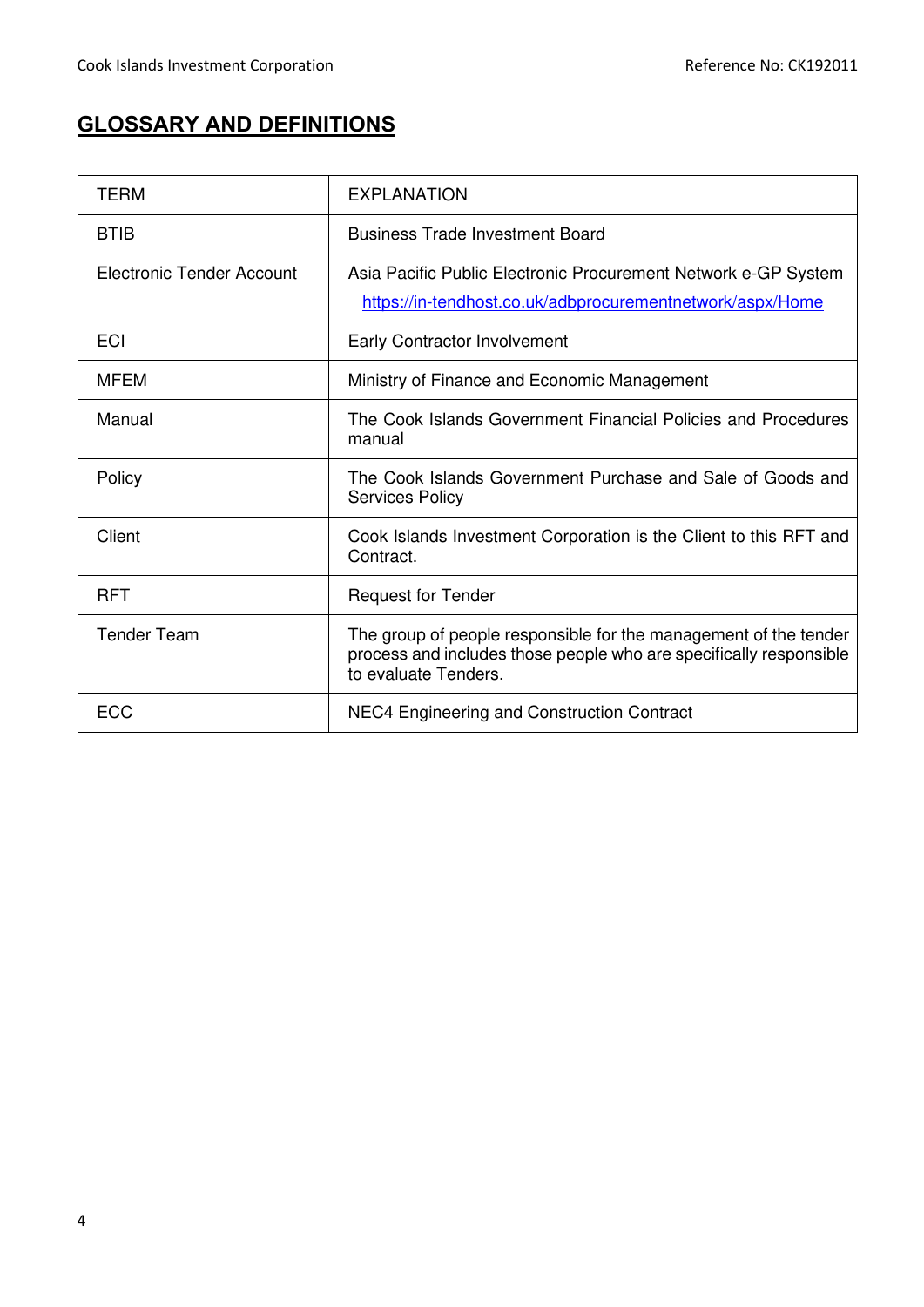# <span id="page-4-0"></span>**INTRODUCTION**

#### <span id="page-4-1"></span>**Summary of Requirements**

Through this Request for Tender (RFT) the Cook Islands Investment Corporation (the 'Client') invites suitably qualified Contractors (Tenderers) to bid for the contract to Design, Install and Commission a passenger lift for the Ministry of Justice Accessibility Improvements Project (the 'project') as further described in Attachment 1 – Tender Specifications.

This RFT is for two (2) contracts and adopts the Early Contractor Involvement (ECI) approach. Responses to this RFT must be for both contracts covering the whole of the works.

#### • **Contract 1: Design consultant**

The successful tenderer will be engaged in the first instance as a design consultant. For this stage, the Contractor will produce the design for the passenger lift, working in collaboration with the Client, and taking into account site conditions and relevant codes and standards. Once the design is finalised, and subject to acceptance of the final price offer for Contract 2, the Contractor will be offered the Installation and Commissioning contract.

#### • **Contract 2: Installation and Commissioning**

The successful contractor will be responsible for the complete supply and installation of the lift based on the agreed design produced in Contract 1. The Contractor will also provide maintenance and training support as outlined in the Tender Specifications. Subject to final design, the baseline estimate for contract 2 is \$100,000.

A short-list of two (2) preferred Tenderers will be identified from this RFT process. The most preferred Tenderer, being the highest ranked on the short-list, will be offered Contract 1 for Design Consultancy services. Contract 2 for Installation and Commissioning will only be awarded if/when the objectives of the Design Consultancy services contract have been achieved. If, at any time during Contract 2 it is found that the Contractor fails to meet the requirements and standards as per the agreed design and specifications, CIIC reserves the right to negotiate the delivery of Contract 2 with the next short-listed preferred Tenderer. The next short listed preferred tenderer will be required to continue using the design aspects from the first tenderer in Contract 1.

Tenderers should ensure they are registered and have downloaded or received all files for this RFT including all prospective notices. Refer to Conditions of Tendering – Tender Registration.

Tenderers may choose to carry out site visits before submitting a bid, and in order to assess the technical and site constraints associated with the works. The cost of attending site visits, preparing and submitting a Tender shall be borne by the Tenderer.

#### **Key Dates**

The Key Dates for this RFT process are set out below:

| <b>Issue of RFT</b>                          | Tuesday 10 May 2022               |  |
|----------------------------------------------|-----------------------------------|--|
| Deadline for submission of questions to RFT: | 4pm (CI Time) Friday 20 May 2022  |  |
| Deadline for submission of tenders to RFT:   | 4pm (CI Time) Tuesday 24 May 2022 |  |
| <b>Contract award</b>                        | On or about 15 June 2022          |  |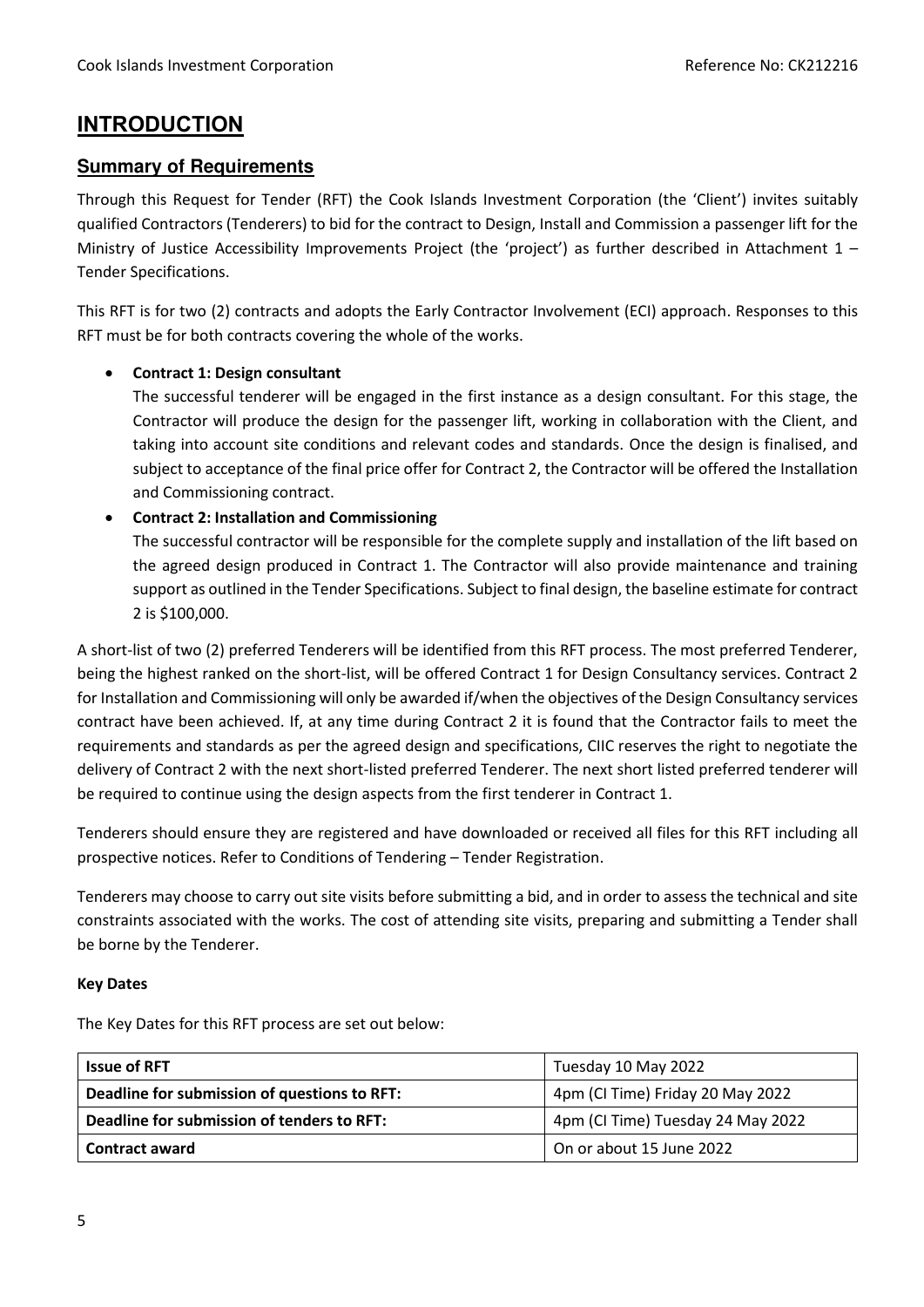Please note that this timeframe may be subject to change. The Client may extend the submission deadline at its sole discretion at any time prior to the closing date by giving written notice of the extension to each registered Tenderer.

Conditions of Tendering

All tenders should conform to the Conditions of Tendering, but must conform to the Mandatory Conditions set out in this RFT.

#### <span id="page-5-0"></span>**Contact Officer**

The Contact Officer for this tender is:

| Name of Person: | Tangianau Taoro, Project Manager   |  |
|-----------------|------------------------------------|--|
| Address:        | Takuvaine Rd                       |  |
|                 | Avarua, Rarotonga                  |  |
|                 | Cook Islands                       |  |
| E-mail:         | Tangianau.taoro@cookislands.gov.ck |  |

#### <span id="page-5-1"></span>**Tender Registration**

Prospective tenderers should register their interest to participate in this RFT process by registering on the Cook Islands Government E-Government Procurement portal at:

#### <https://in-tendhost.co.uk/adbprocurementnetwork/aspx/Home>

In order to participate in the tender process, you will need to register as a supplier on the Portal as a supplier. As part of registration, you will need to specify relevant "Business Categories" for your business. This tender will be listed under the following category:

| Category | Title                                                  |
|----------|--------------------------------------------------------|
| 72154010 | Elevator installation, maintenance and repair services |

Prospective Tenderers should include this category when registering on the system.

Should there be any issues registering please inform the contact officer as soon as possible and alternative registration processes will be advised. The Contact Officer will acknowledge receipt of the registration. Only registered tenderers will receive notices directly as and when they are issued. It is the responsibility of the Tenderer to ensure they are properly registered for this RFT. The Client reserves the right to extend the list of registered Tenderers beyond those who register interest in this RFT.

Once the Tender is published on the portal any suppliers registered will receive automatic advice of the tender and a link to access tender documentation via the Electronic Tender Account. Submission of tenders will be through the same account.

Suppliers who register after the tender is published will receive notification of the tender upon registration.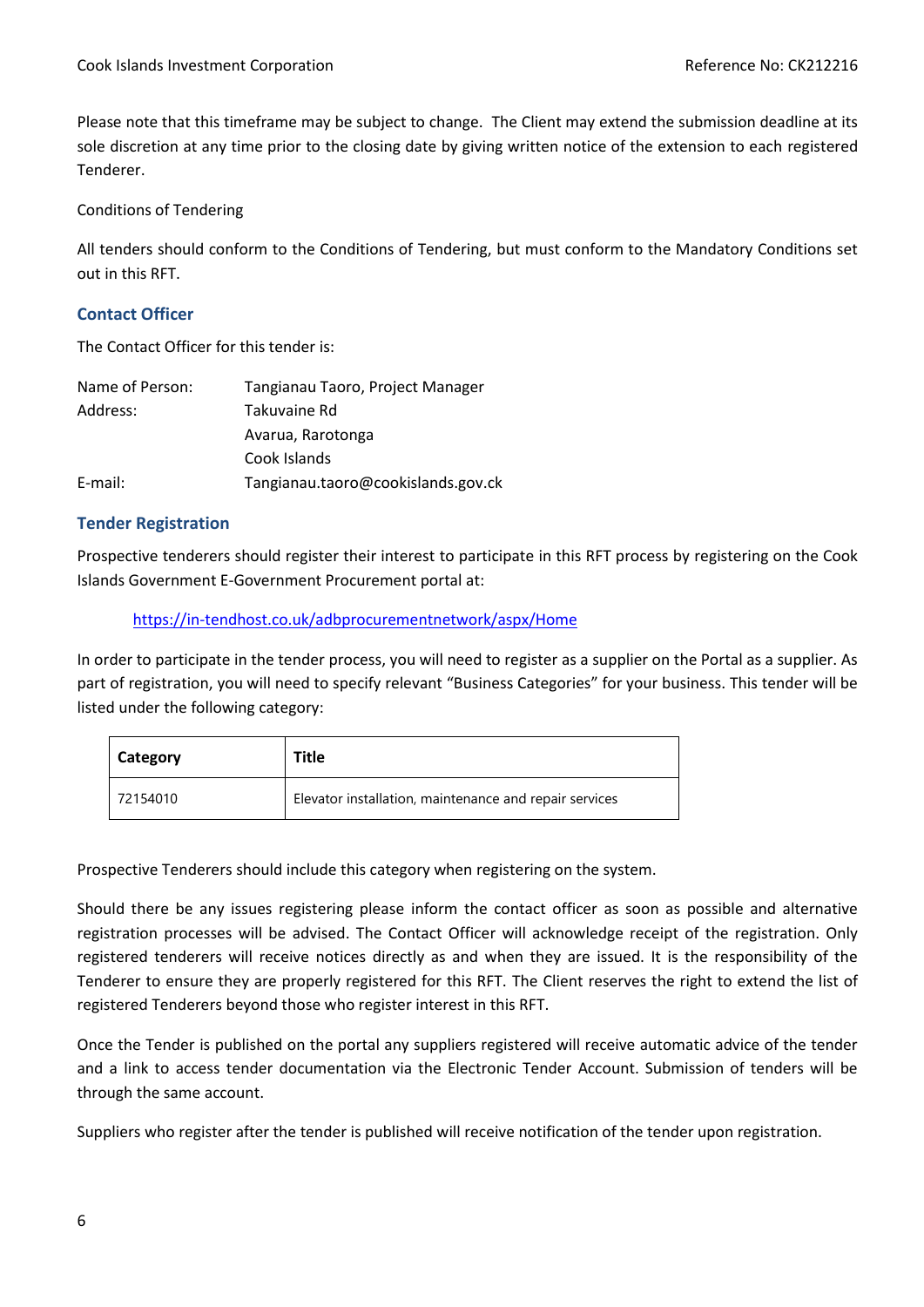#### <span id="page-6-0"></span>**Tender Closing Time**

Tenders must be received by the Electronic Tender Account specified by the following deadline, or they will not be considered:

#### **Tender Closing Time and Date: 4pm (CI Time) Tuesday 24 May 2022**

It is the Tenderer's responsibility to ensure that their tender reaches the Electronic Tender Account [\(https://in](https://in-tendhost.co.uk/adbprocurementnetwork/aspx/Home)[tendhost.co.uk/adbprocurementnetwork/aspx/Home\)](https://in-tendhost.co.uk/adbprocurementnetwork/aspx/Home), by the specified closing date and time.

Late tenders will not be accepted.

#### <span id="page-6-1"></span>**Submission of Tender**

The cost of attending the site visit, preparing and submitting the Tender shall be borne by the Tenderer.

The Client may vary the Scope of Works described in Attachment 1 at any time, including the closing date, by notice in writing to the Tenderers still involved in the RFT at the time the Scope of Works are varied.

Tenders shall be submitted in electronic format only, as specified below only.

Hardcopy and telefax tenders will not be accepted.

#### <span id="page-6-2"></span>**Electronic Format Submission**

Electronic tenders must be submitted through the Electronic Tender Account in the format contained in Attachment 2 – Forms to be submitted, by the due date. Failure to do so will result in the tender being disqualified.

The default portal is the Asia Pacific Public Electronic Procurement Network e-GP System (refer [https://in](https://in-tendhost.co.uk/adbprocurementnetwork/aspx/Home)[tendhost.co.uk/adbprocurementnetwork/aspx/Home\)](https://in-tendhost.co.uk/adbprocurementnetwork/aspx/Home). The title and reference number of this document is the tender identifier.

The Tender Form and all additional documents should be submitted in PDF format. Tenderers should seek approval for any other alternative electronic formats. If offers do not comply with the approved formats, they will be deemed non-compliant and may not be accepted.

If the Tenderer is not able to access or upload tender documents through the default CIG Procurement Portal, they should first seek guidance from the user guide using the following link,

#### **<https://in-tendhost.co.uk/adbprocurementnetwork/aspx/BuyerProfiles>**

or by clicking the "user guides" tab on the portal. Thereafter further guidance may be available through the Contact Officer.

If still not successful the Contact Officer will arrange a secure email tender account for the upload of documents. The Electronic Tender Account will send a confirmation of receipt email in response to your electronic submission and the time of upload will be used to confirm the date and time of upload. If you do not receive a confirmation of receipt email within five working days, please contact the Contact Officer for this tender.

If offers do not comply with the approved formats, they will be deemed non-compliant and may not be accepted.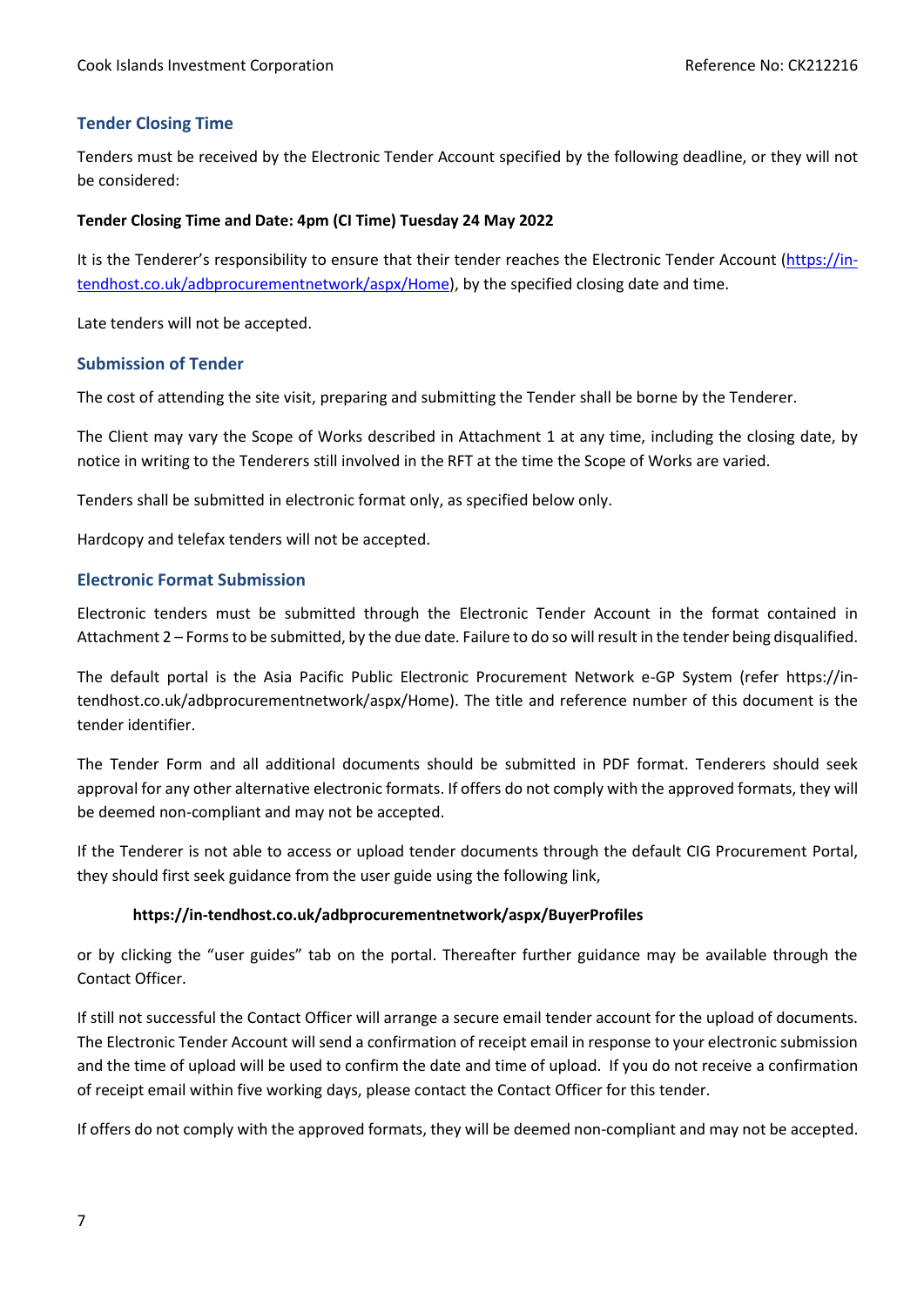#### <span id="page-7-0"></span>**Conflict of Interest Declaration**

Tenderers must complete the Conflict of Interest Declaration form in Attachment 2 to disclose any potential or actual conflicts of interest that they may have or may be perceived to have, in respect of their responsibilities to the Client and other parties should they be selected as the successful Tenderer. Where potential or actual conflicts of interests are identified, the Tenderer must specify how this will be managed in order to provide assurance that it will not adversely impact the performance of any services.

#### <span id="page-7-1"></span>**Further information or clarifications**

Negotiations will not be permitted between the Tender Team and any prospective tenderers during the tender advertising period. However, prospective tenderers may seek clarification of the tender documents prior to submitting their tenders.

Any further information or clarification required by a Tenderer in relation to this RFT must be directed to the **Contact Officer**. Tenderers should note that to ensure no disadvantage to any tenderers, responses to questions pertaining to this RFT will be circulated to all those who have registered their interest.

Where the Client considers that the competitive advantage of the individual Tenderer may be compromised by the distribution of responses to such requests for information and/or clarification to all Tenderers, the Client reserves the right to issue such response(s) only to that particular Tenderer.

Any additional information relating to this RFT will be circulated to all registered Tenderers via the E-Government Procurement portal and emailed to all registered Tenderers as a Notice to Tenderers.

Details of questions and answers provided during the tender process will be logged in the Electronic Tender Account accessible by all registered tenderers.

#### **The final date for submitting questions is 4pm (CI Time) Friday 20 May 2022**

#### <span id="page-7-2"></span>**Probity**

No gifts or entertainment of any nature will be permitted between any parties involved throughout the tender process, including: tenderers or potential tenderers, tender team members, evaluation committee, the Head of Agency, or any other member or organisation that may have an involvement with any aspect of the tender process.

#### <span id="page-7-3"></span>**Selection Process**

All tenders received in the Electronic Tender Account by the closing date and time will be assessed on whether they have conformed to the Mandatory Conditions. Failure to comply with these conditions will result in immediate exclusion from the Evaluation process. All Tenders deemed compliant will then proceed to the evaluation stage.

Evaluation of the responses to this RFT will be in accordance with the Evaluation Criteria described in Attachment 3.

A short-list of two (2) preferred Tenderers will be identified. The most preferred Tenderer, being the highest ranked on the short-list, will be offered Contract 1 for Design Consultancy services. Contract 2 for Installation and Commissioning will only be awarded if/when the objectives of the Design Consultancy services contract have been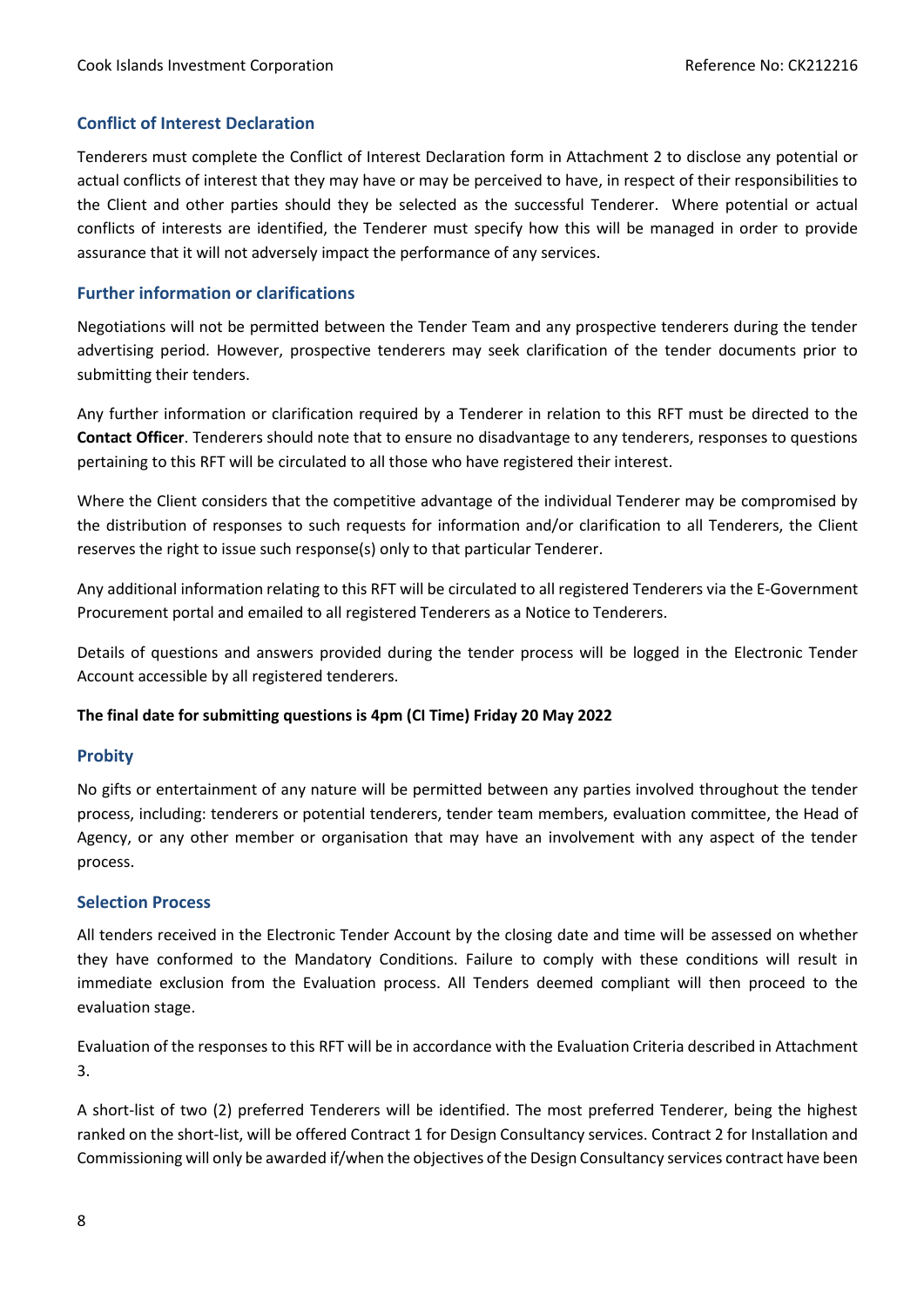achieved. If the Contractor is not performing well, CIIC reserves the right to negotiate the delivery of the Supply/build contract with the next short-listed preferred Tenderer.

#### <span id="page-8-0"></span>**Notification of Acceptance**

Tenders shall remain valid for acceptance and shall not be withdrawn for a period of sixty (60) working days from the Closing Date of the tender.

Unsuccessful tenderers shall be notified in writing by the Client or their representative within ten (10) working days of acceptance of the successful tender.

If no tender is accepted by the Client within twenty (20) working days after the Closing Date, each Tenderer will be notified in writing by the Client or their representative whether their tender is still under consideration or is no longer being considered.

When the preferred Tenderer has been identified, the Client will invite the Tenderer to enter into negotiations based on the contract in Attachment 4 to this RFT. Only when both parties have agreed to the terms of the contract and executed the contract, will the Client formally issue a Letter of Acceptance to the successful Tenderer.

The successful Tenderer will be notified by the Client or their representative in writing on a date yet to be confirmed, but within sixty (60) working days from the Closing Date of the tender.

The Tender Team reserves the right to contact referees and/or customers regarding the performance of the Tenderer as it may pertain to this RFT.

The Client shall not be bound to accept the lowest priced tender or the highest scored tender or any tender.

Tenderers are entitled to the release of their evaluation report on request. Any requests for evaluation reports of other tenders must be processed under the Official Information Act 2009.

Tenderers have the right to make a complaint and may do so under the complaints process of the Cook Islands Government Purchase and Sale of Goods and Services Policy.

If no tender has been accepted within the period stated, the Client will notify all Tenderers that no tender was accepted and may:

- Invite all Tenderers to provide additional information; and/or
- Re-advertise the RFT and extend the closing date of the Tender. Tenderers may either resubmit their tender or provide additional information to support their existing Tender already received by the Client

At the conclusion of the tender process the outcome will be published on the procurement website showing the names of the successful Tenderer.

#### <span id="page-8-1"></span>**Confidentiality**

Tenderers should mark their tenders "Commercial - In Confidence" if they wish to protect specific information

The RFT process and all information and communications in respect of it are confidential to the Client and those involved in the evaluation process i.e. Tender Assessment Panel and Tender Committee.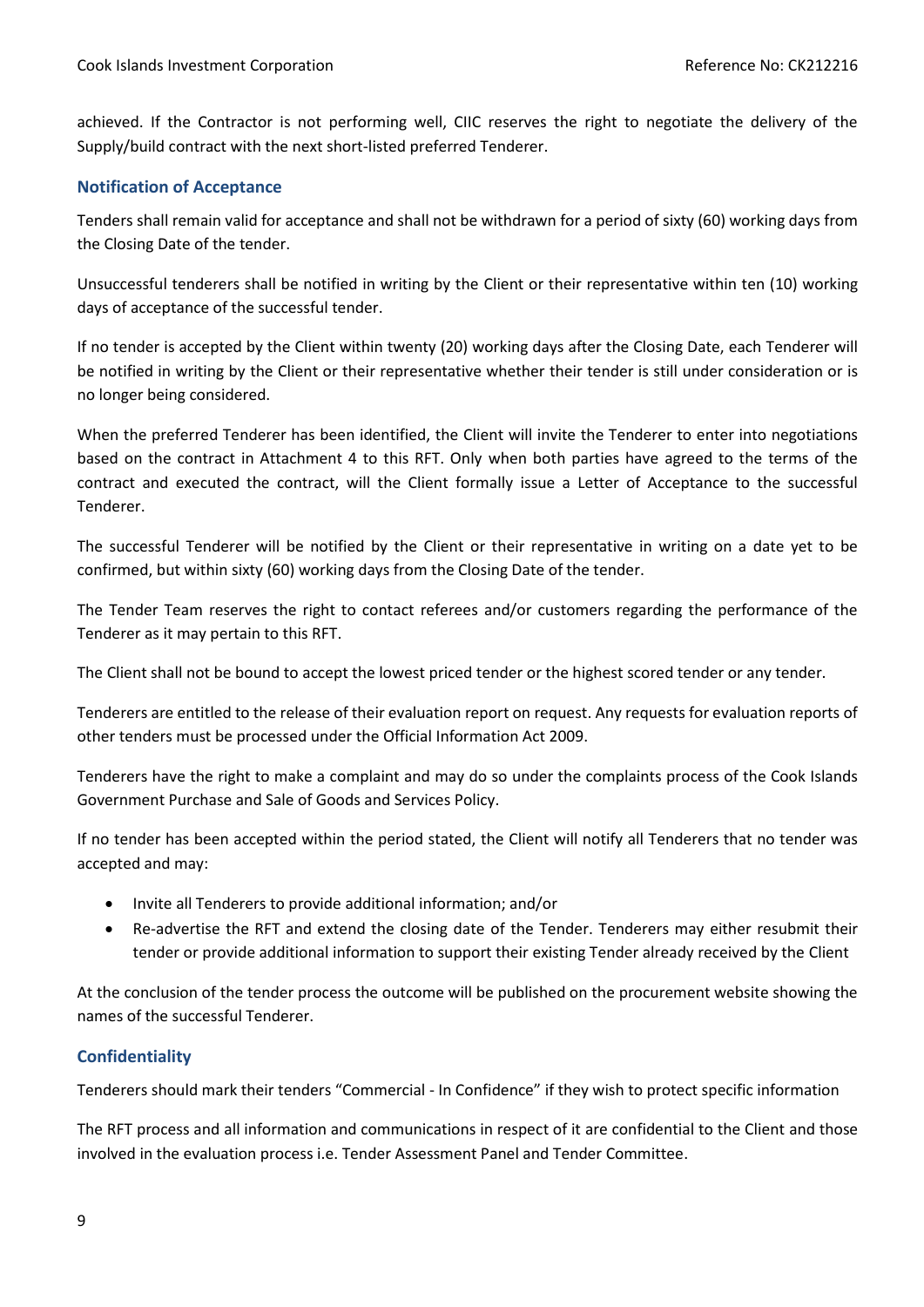Drawings, Specifications, Schedules and written technical information supplied to Tenderers shall not be used for purposes other than the preparation of a Tender without the approval of the Client. Information submitted by a Tenderer shall be regarded as confidential and shall not be disclosed to a third party except with the prior written agreement of the Tenderer.

#### <span id="page-9-0"></span>**Non-Resident Tenderer**

In order for foreign companies to carry out business in the Cook Islands, an application for, and approval, must be sought from the Business Trade Investment Board (BTIB). Any fees associated with the registration are to be covered by the Tenderer. Tenderers should inform themselves of the registration process and confirm in their Tender that they are willing to register once a Letter of Acceptance is issued. Information can be found at [www.btib.gov.ck.](http://www.btib.gov.ck/)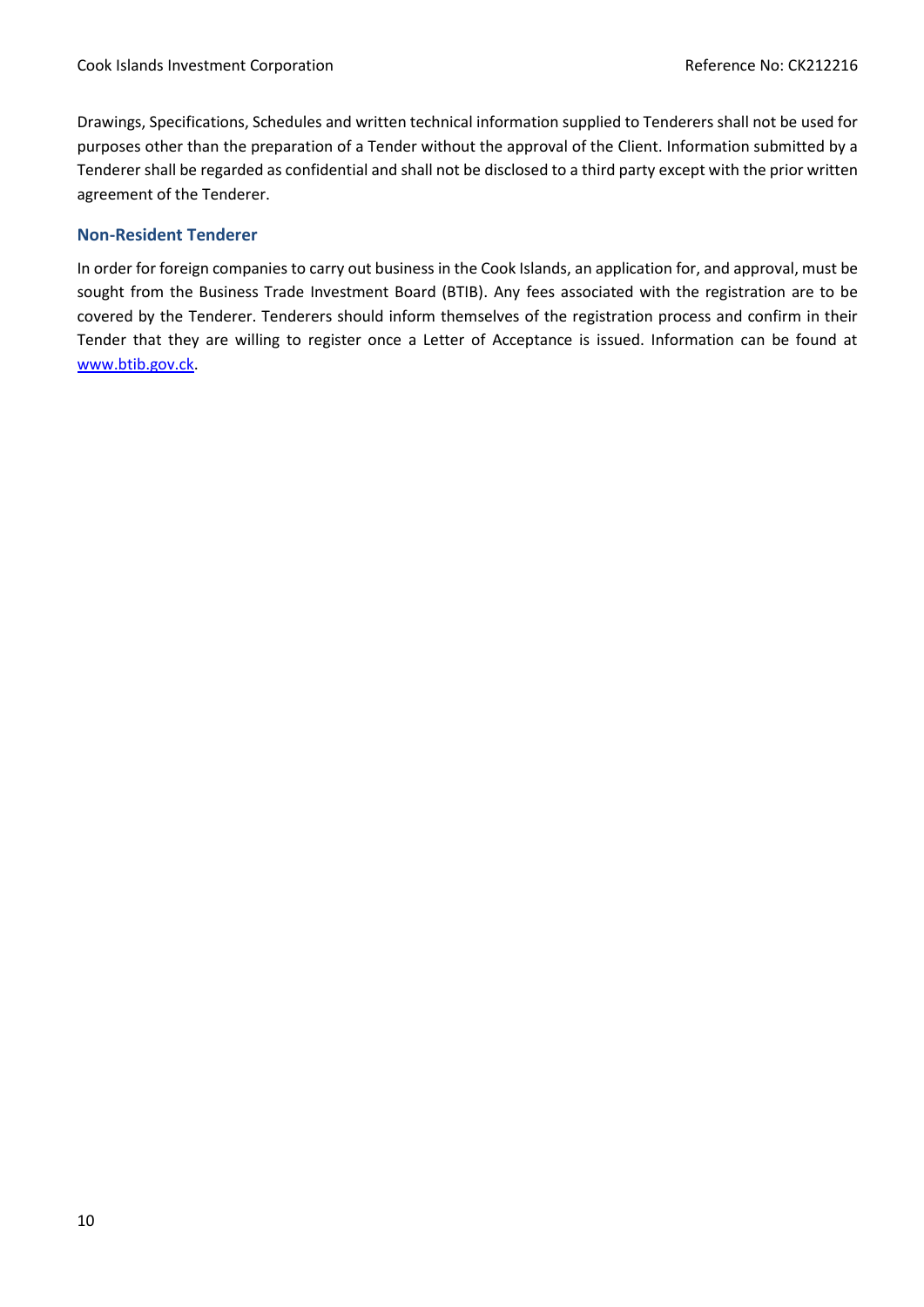## <span id="page-10-0"></span>**Mandatory Conditions**

All tenders must conform to the Mandatory Conditions below. Any tender that fails to comply with one or more of the mandatory requirements will be deemed non-compliant and will be excluded from the evaluation process. Mandatory Conditions below are also reflected in Attachment 3 – Evaluation Criteria.

- 1. Tenders must be completed in the format contained in Attachment 2 of this RFT. If offers do not comply with the format contained in Attachment 2, they will be deemed non-compliant and may not be accepted.
- 2. Tenders must be deposited in the required form in the Electronic Tender Account by the closing time as specified in this RFT.
- 3. All tenders and related documentation in respect of this RFT may be presented in the English or Maori language. Tenders presented in Maori or any other language must be provided with an English translation.
- 4. Tenderers must tender to complete the whole of the works/goods/services as specified in the Tender Specifications.
- 5. Tenders must be presented in electronic copy format as specified in this RFT. Hardcopy and telefax tenders will not be accepted.
- 6. All prices must be in New Zealand dollars.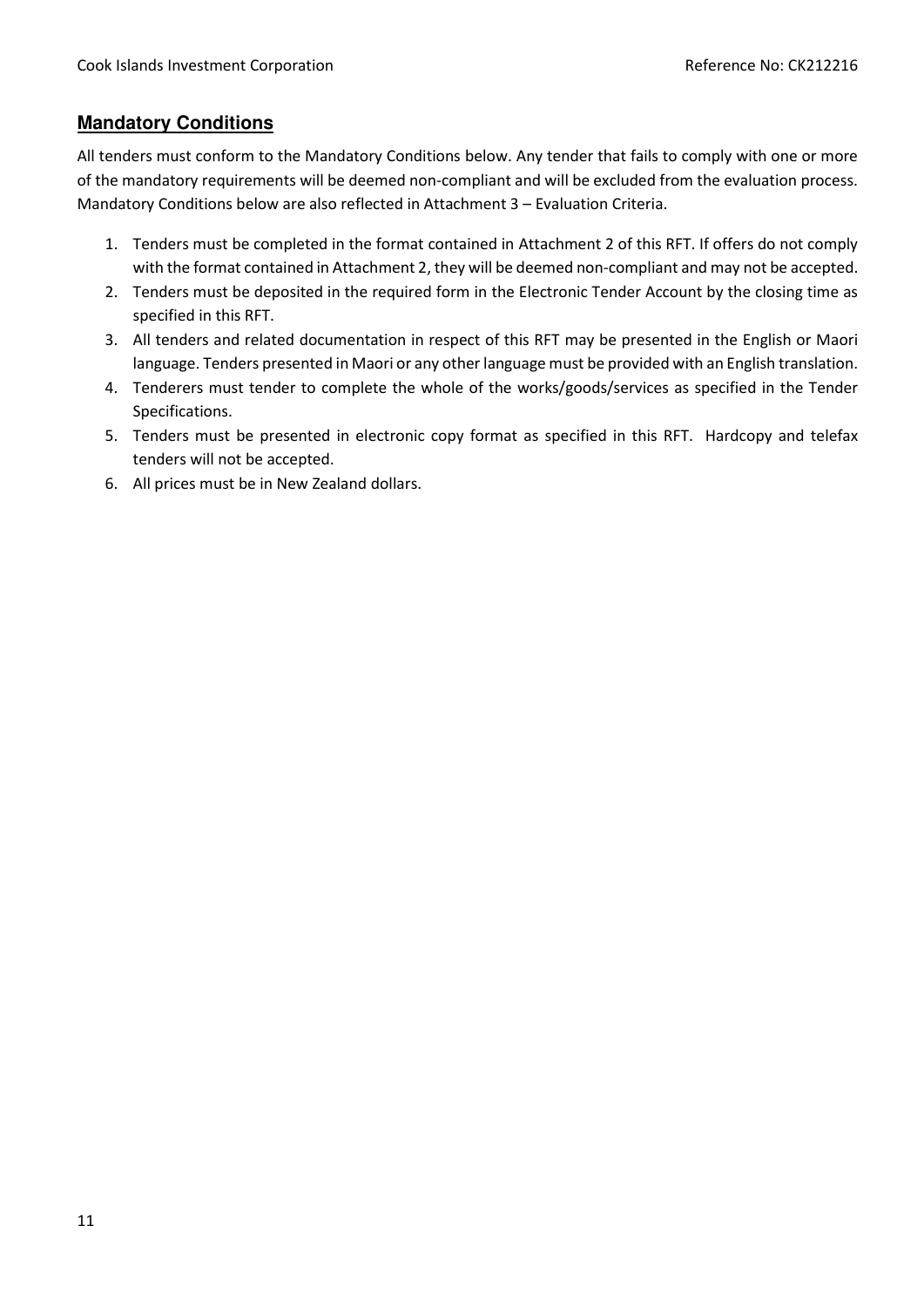# <span id="page-11-0"></span>**ATTACHMENT 1 – TENDER SPECIFICATIONS**

## <span id="page-11-1"></span>**Project Overview**

The Ministry of Justice (MoJ) in Rarotonga has accessibility issues especially for the infirm, elderly and disabled. Since the completion of the new building in 2004, the disabled, elderlies and infirm have had difficulties in accessing the courthouse and MoJ services due to the unavailability of safe and easy access.

This RFT seeks to resolve this issue through the provision of a passenger lift, capable of transporting a minimum of 3 people plus a wheelchair at a time.

Being the first lift in the Cook Islands, the RFT has been based on the Early Contractor Involvement (ECI) approach and structured in two (2) parts, with each part being a separate contract.

The preferred tenderer will be a Contractor with the specialist expertise and successful track record in designing and supervising passenger lift installations and associated works such as electrical and mechanical installation, communications, fire services, lift well and pit construction.

#### • **Contract 1: Design consultant**

The successful tenderer will be engaged in the first instance as a design consultant. For this stage, the Contractor will produce the design for the passenger lift, working in collaboration with the Client, and taking into account site conditions and relevant codes and standards. Logistics involved in the installation, servicing, maintenance, and ongoing technical support shall also be considered. Once the design is finalised, and subject to acceptance of the final price offer for Contract 2, the Contractor will be offered the Installation and Commissioning contract.

#### • **Contract 2: Installation and Commissioning**

The successful contractor will be responsible for the complete supply and installation of the lift based on the agreed design produced in Contract 1. The Contractor will also provide maintenance and training support directly or through its subcontractors. Subject to final design, the baseline estimate for contract 2 is \$100,000.

The Contractor will work in collaboration with the Client to design and deliver a passenger lift that is fit-forpurpose, durable and suitable for the environmental conditions of the site.

#### <span id="page-11-2"></span>**Description of Contract 1 Design consultant contract**

#### **Scope**

The Design Consultant will provide the following services:

- 1. Conduct site visits, undertake assessments and investigations and discuss project needs, constraints, and lift options with the Client;
- 2. Develop and submit draft concept designs and design report to the Client for approval (the Client intends to involve technical reviewers at this stage. 5-10 days to be allowed for technical review);
- 3. Contractor to receive feedback from the Client, and provide detailed designs and design report including technical details to the Client for approval (the Client may require further technical reviews at this stage. 10 days to be allowed for technical review);
- 4. Contractor to produce schedule of prices and delivery programme; and
- 5. Contractor to Offer a lump-sum price to complete the works according to the design package and specifications, and delivery programme.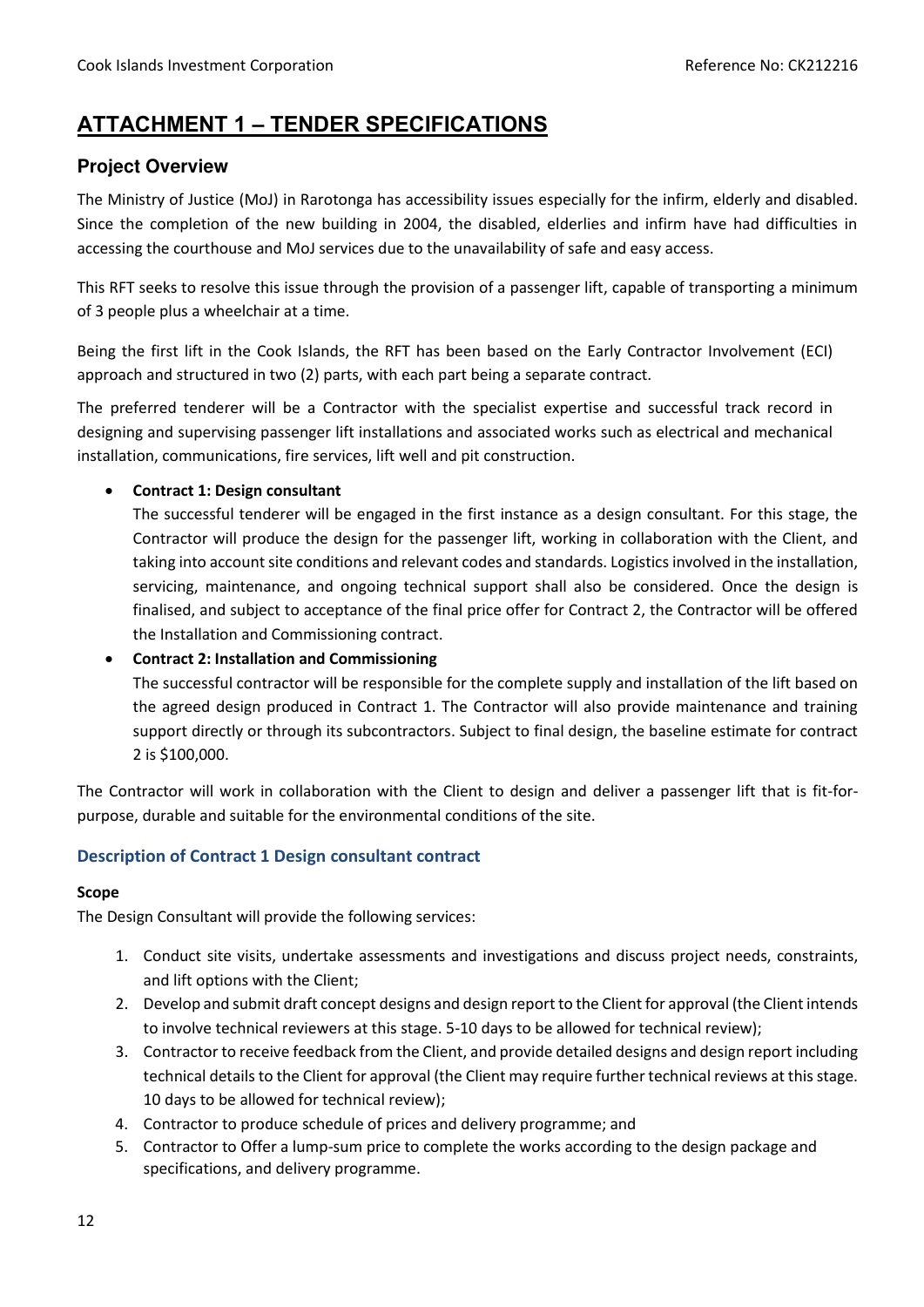#### **Specific Design Requirements**

The design for the new lift shall satisfy relevant requirements of the following standards:

- 1. NZS 4121 Design for Access and Mobility Buildings and Associated Facilities
- 2. NZS 4334 Platform lifts and low-speed lifts
- 3. AS/NZS 11801.1 Information Technology generic cabling for customer premises
- 4. AS3000 Electrical Installations
- 5. EN81 Lift Code
- 6. NZS 4223.1 Code of Practise for glazing in buildings
- 7. NZS 4223.3 Glazing in buildings Part 3: Human impact safety requirements
- 8. Cook Islands Building Control and Standard Act 1991
- 9. Cook Islands Building Code 2019
- 10. Cook Islands Energy Act 1998

#### **Design features**

The design features shall allow for, as a minimum, the following:

| 1. | Capacity / Weight     | $\ddot{\phantom{0}}$ | 3 Persons plus a wheel chair (340 kg approx.)                                                                                                             |  |
|----|-----------------------|----------------------|-----------------------------------------------------------------------------------------------------------------------------------------------------------|--|
| 2. | Quantity              |                      | 1                                                                                                                                                         |  |
| 3. | Type of Lift          |                      | Outdoor passenger lift                                                                                                                                    |  |
| 4. | Travel                |                      | 4.2 meters (approx.)                                                                                                                                      |  |
| 5. | <b>Floors</b>         |                      | 2 floors (2 stops and 2 openings on same side).                                                                                                           |  |
| 6. | Car Enclosure         |                      | Suitable for salt-spray environment                                                                                                                       |  |
| 7. | No. of Car Entrance   |                      | One location front - Centered                                                                                                                             |  |
| 8. | <b>Clear Entrance</b> |                      | To NZS4334:2012                                                                                                                                           |  |
| 9. | Color                 |                      | The colour of the elevator door should contrast with the<br>surrounding surface so as to be easily distinguishable by persons<br>with visual impairments. |  |

#### **Requirements for design report and/or design drawings**

In addition to demonstrating compliance with the above, the following details shall be provided:

- 1. Passenger Lift selection details including brand/manufacturer, lift type, drive type, , travel speed, lift well plan size, pit depth, headroom, etc
- 2. Lift entrance type, entrance size, door finish, door frame finish, etc
- 3. Lift car internal size and height,
- 4. Lift car finishes front, side, rear, ceiling, lighting, floor, handrails, skirting panels
- 5. Lift car and landing fixtures car control button panels, car position indicator, landing call panels. Indicator position
- 6. Lift emergency system telephone, lighting
- 7. Electrical requirements lift mains supply, lift pit power outlets, sump pump power outlets, emergency telephone
- 8. Fire performance requirements lift shaft and shaft door fire rating and smoke seals
- 9. Lift shaft structural design including steel and concrete works with associated calculations
- 10. Disabled persons features
- 11. Producer Statement or alternative design certification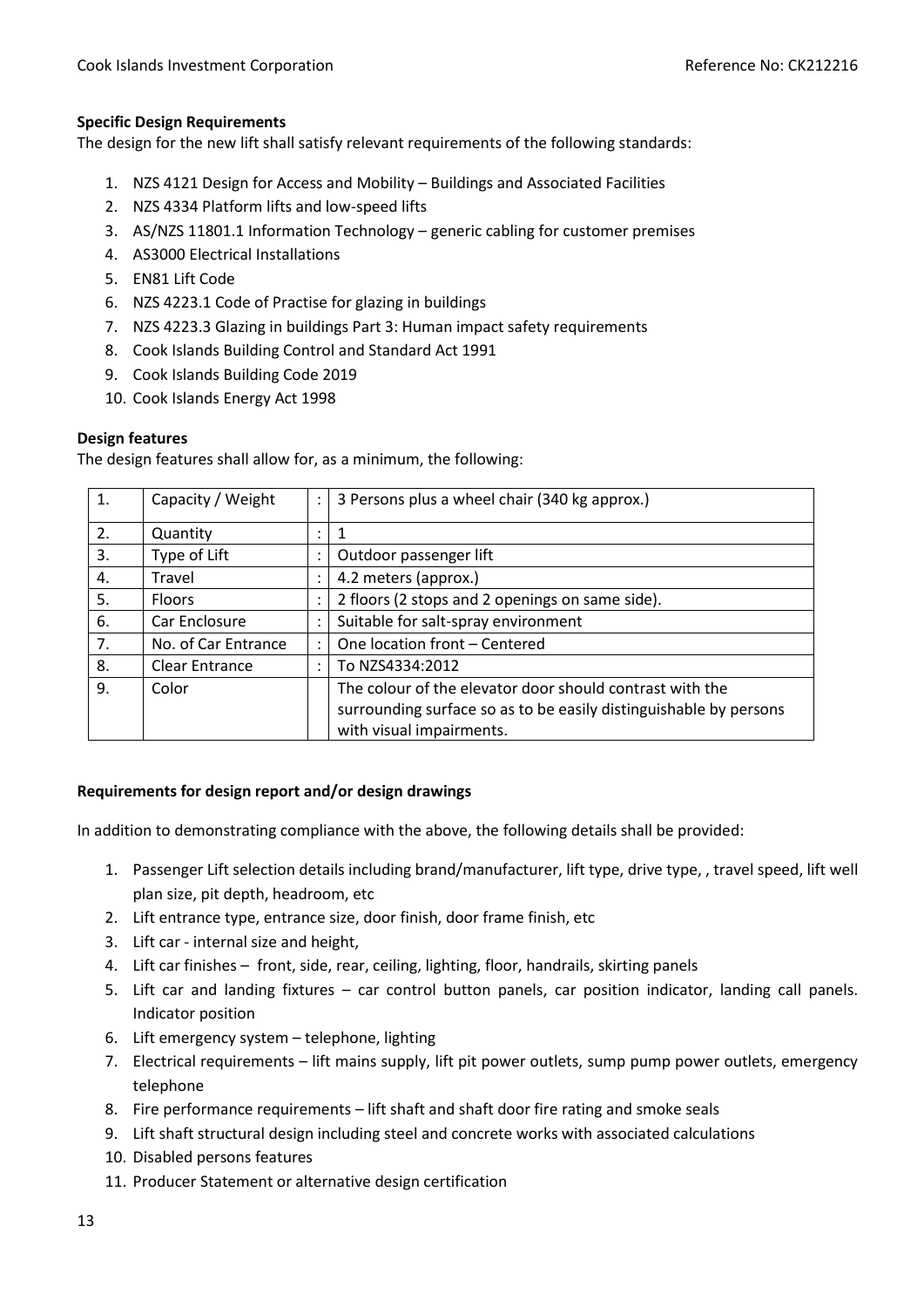#### **Timelines**

As time is of the essence the scope must be implemented immediately, or within a reasonable time period, following the awarding of the Contract. The Design Consultant will commit a minimum of 3 days in-country to assess the site and discuss options with the Client. The remainder of the scope is expected to be completed over the next two to four weeks which time excludes review and feedback on the designs. This contract will end when a lump-sum price offer is accepted by CIIC. If CIIC does not accept an offer despite several reiterations of scope items numbered 2 or 3, the CIIC may choose to terminate the contract.

#### <span id="page-13-0"></span>**Description of Contract 2 Installation and Commissioning Contract**

#### **1 Scope**

The Contractor will be engaged to complete the following works:

- 1. Produce and submit to the Client the shop drawings, site management and safety plans, and Inspection Test Plans
- 2. Obtain and maintain liability insurances required in the Conditions of Contract. Refer to Sec. 83;
	- Loss of or damage to the works, Plant and Materials
	- Loss of or damage to Equipment
	- Death of or bodily injury to employees of the Contractor arising out of and in the course of their employment in connection with the contract.
	- Loss of or damage to property (except the works, plant and materials and equipment) and liability for bodily injury to or death of a person (not an employee of the Contractor) arising from or in connection with the Contractor providing the works.
- 3. Purchase all required materials, settling all delivery charges and import clearances, and ensuring materials remain secure throughout the project duration;
- 4. Supply water, fuels and lubricants as needed;
- 5. Obtain necessary electrical wiring permits;
- 6. Manage the Contractors work including contract administration, site and off-site activities, and implementation of Health and Safety plans;
- 7. Install safety barriers to secure work area from unauthorised access and erect safety signage as needed.
- 8. Provide all tools, equipment, plant, machinery and operators,
- 9. Mobilise and/or engage local subcontractors with the required capabilities to complete all Works in line with the final designs.
- 10. Engage a minimum of two (2) local competent technicians to be involved in the works from start to end and to be trained in basic operating and maintenance procedures.
- 11. Settle all costs, whether direct or indirect, in respect of travel, accommodation, meals, daily allowances wages and/or salaries for the Tenderer and Tenderer's employees, agents and/or sub-contractors;
- 12. Provision of weekly progress reports to the Client on work completed and work yet to be completed, and attending weekly site meetings;
- 13. Producing as-built designs (in pdf and dwg formats), operating, servicing and maintenance manuals, and replacement parts order details, and transferring these to the Client prior to completion;
- 14. Conducting tests and commissioning procedures according to the ITPs and to satisfy the building regulatory requirements.
- 15. Supply 10% spare parts for all items requiring replacements within a 2 year cycle
- 16. Clearing of the temporary site office (if constructed), all debris and reinstatement of the site at the completion of the works.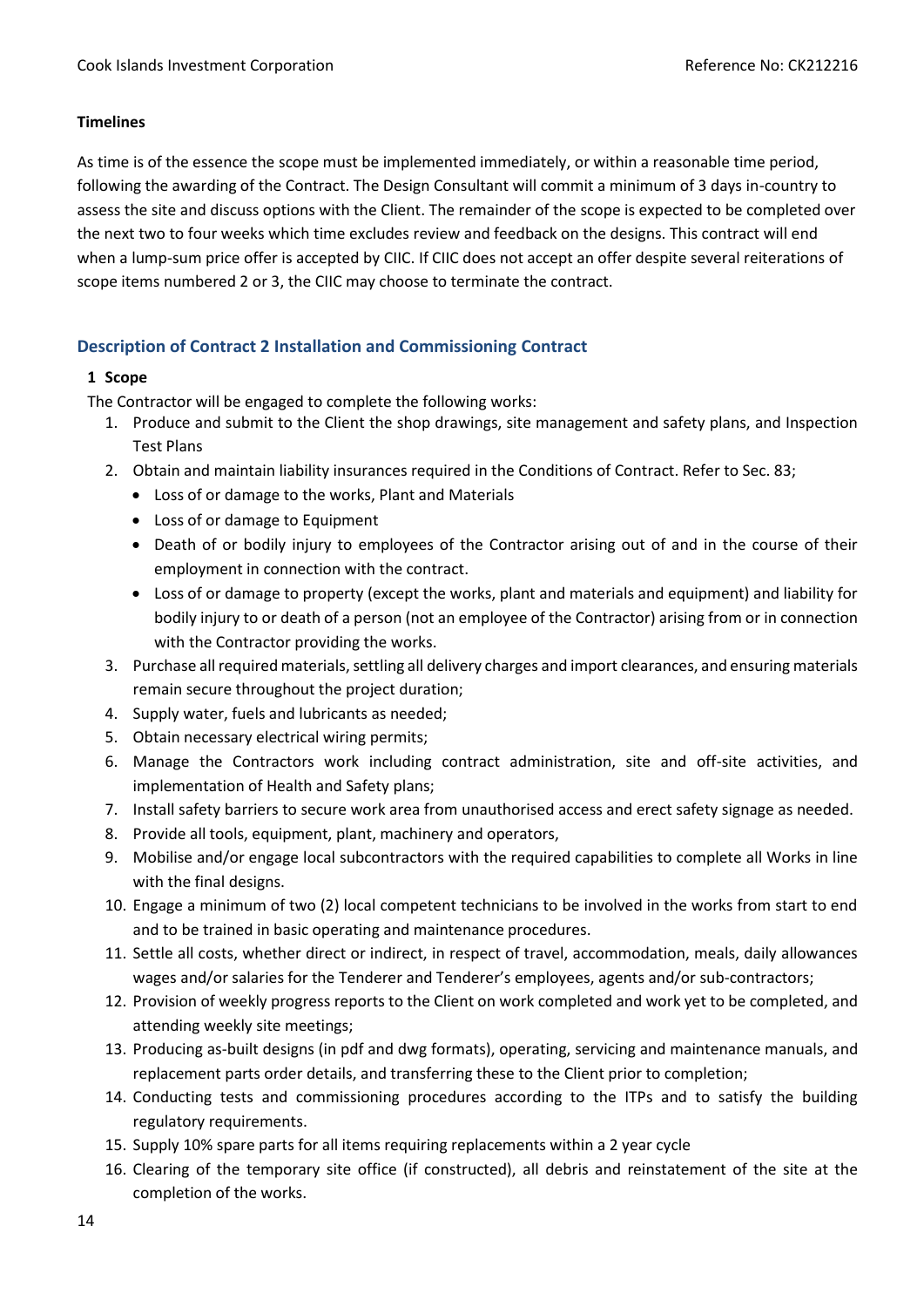- 17. Provide all required routine maintenance and servicing during the 12-month defects notification period.
- 18. Provide to the Client an on-going maintenance contract for the period following the expiry of the defects notification period. He Client is not required to accept this contract and may seek offers from others.

### <span id="page-14-0"></span>**Specifications**

#### **1. Laws, regulations and standards**

The Contractor is required by law to comply with all relevant Cook Islands Acts, Regulations and Bylaws, including but not limited to the following:

- Building Controls and Standards Regulations 1991, and the National Building Code 1990 and 2019
- Environment Act 2003
- Employment Relations Act 2012
- Investment Code Order 2003 (regulated by Business Trade Investment Board)
- Immigration Act 2021

#### **2. Materials to be used**

All materials shall be brand new and not second hand or refurbished in any way.

Where a specific grade or product detail is not specified the Contractor must ensure the quality of the material selected is fit for its intended purpose and meets the durability and performance requirements of the National Building Code or relevant New Zealand Standards adopted by reference in the NBC.

#### **3. Supervision and expertise**

All construction activities and installation work must be carried out or supervised by appropriately qualified and/or trained personnel.

#### **4. Building services installers**

Ancillary building services installation, such as plumbing and drainage and temporary power, must be carried out by qualified and registered installers. All applicable legislations, rules, tests and procedures governing the respective building services must be complied with at all times.

#### **5. Inspection and Test Plans**

The Inspection and Test Plans (ITPs) include specific quality assurance processes that are to be implemented throughout the Works. The ITPs will be developed by the Contractor for approval by the Client within one (1) week of the contract commence date.

#### **6. Inspections by regulatory authorities**

Any inspections set out in the building permits must be facilitated by the Contractor to ensure the inspections are carried out before any covering up work is undertaken.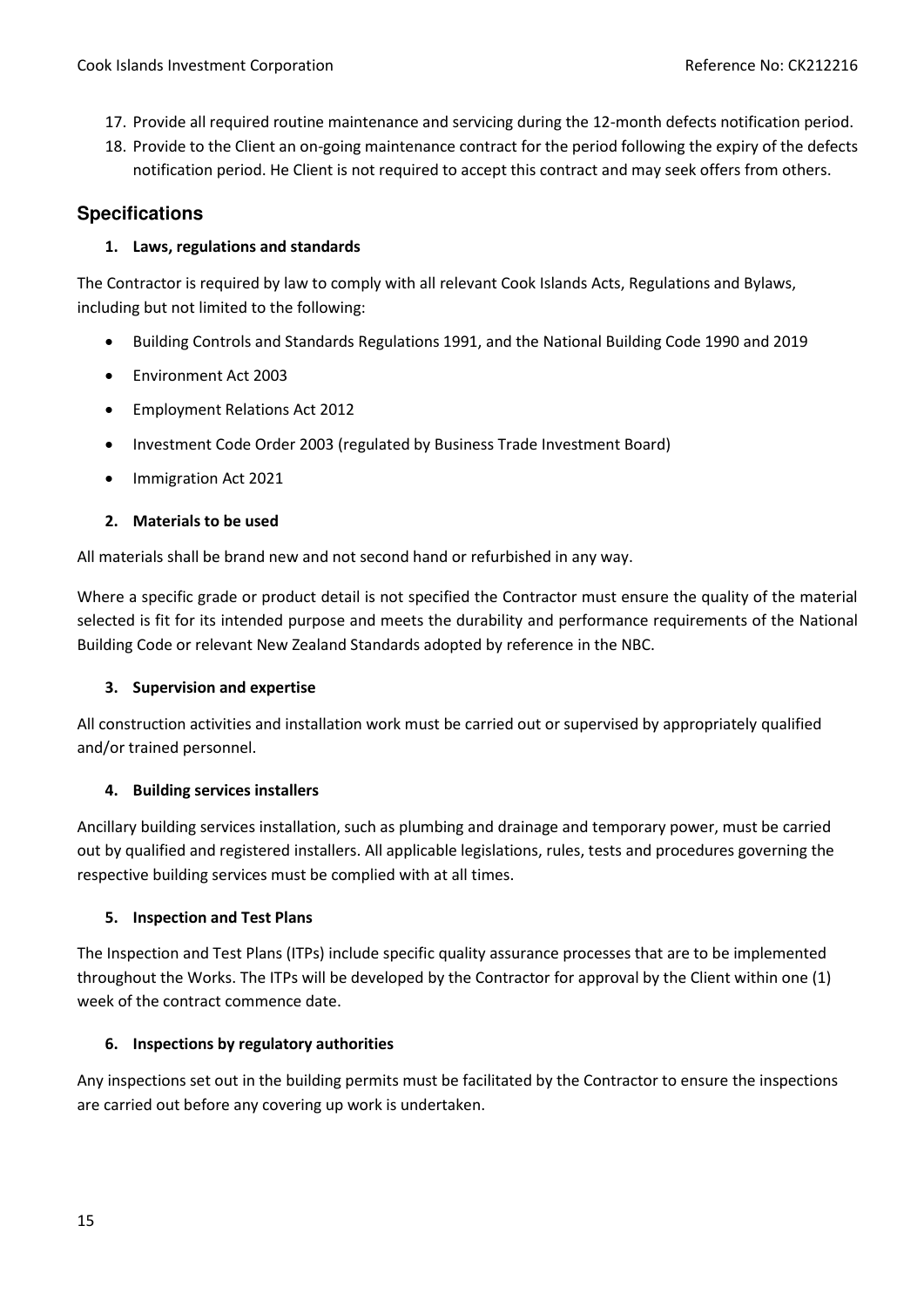## <span id="page-15-0"></span>**Constraints on how the Contractor Provides the Works**

#### 1. **Use and possession of the site**

The Contractor will have possession of that portion of the Site for the sole purpose of carrying out the Works.

#### **2. Working hours**

Work on the Site is restricted to Monday to Saturday, 8am to 5pm. Work outside these hours may be permitted but will require consultation and approval from the Client. No work is permitted on Sundays, Anzac Day and Good Friday. Work during Court sittings will be restricted to non-vibration / no-noise work only. Work plans will be agreed between the Contractor, Client and Ministry of Justice during the Design phase.

#### **3. Noise and dust**

Noise on site must be minimised so far as reasonably practicable. All dust resulting from concrete and site work must be properly contained. No noise will be permitted during Court Sitting times.

## <span id="page-15-1"></span>**Requirements for the programme**

The programme of works will be agreed between the parties at an initial meeting to be held prior to finalising the Design. The Contractor is required to provide weekly updates against the programme of works until completion is reached.

The completion target is August 2022 however subject to final design and programme of works.

## <span id="page-15-2"></span>**Work by others**

Subject to the final designs agreed in Contract 1, the Client and Contract may agree to portions of work being undertaken by others. These, for example, may include the following:

- Construction of concrete masonry walls and security doors
- Construction of first floor roof extensions
- Installation of security surveillance at both floors' entrance
- Installation of bollards at the ground floor entrance, signage and marking of parking areas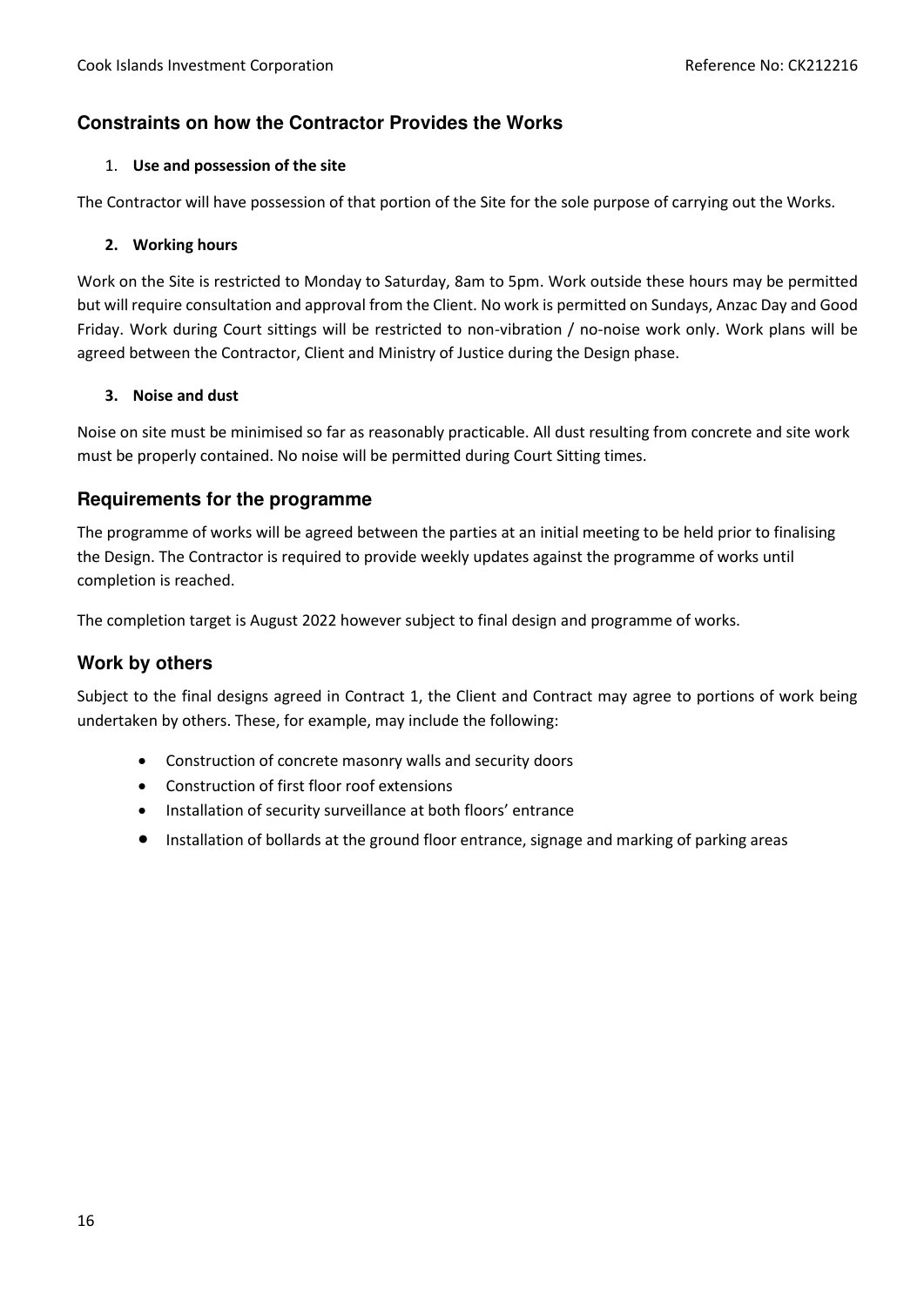# <span id="page-16-0"></span>**ATTACHMENT 2 – TENDER FORMS TO BE SUBMITTED**

### <span id="page-16-1"></span>**Instructions**

1. Tenderers must complete and submit all of the following forms in the formats provided in this Attachment:

- A1 Tender Form
- A2 Conflict of Interest Declaration
- A3 Completed Schedule of Prices
- A4 List of Referees the Client may contact in relation to this offer.
- 2. Tenderers must also submit
	- a. Competency Statement and Methodology covering the following points maximum of 5 pages permitted.
		- Descriptive summary of at least 3 completed projects similar to this project,
		- Key technical staff (employees and subcontractors) to be involved in the design and/or installation contract, their experience and relevant qualifications;
		- Descriptive Methodology summarising how the Tenderer intends to work with the Client to achieve the objectives.
	- b. Product Literature/Technical Specifications for proposed lift options with the approximate cost of each option, considered for use on the project

3. Tenderers who fail to supply all of the items listed in 1 and 2 above will be deemed non-compliant and may be excluded from the tender evaluation process.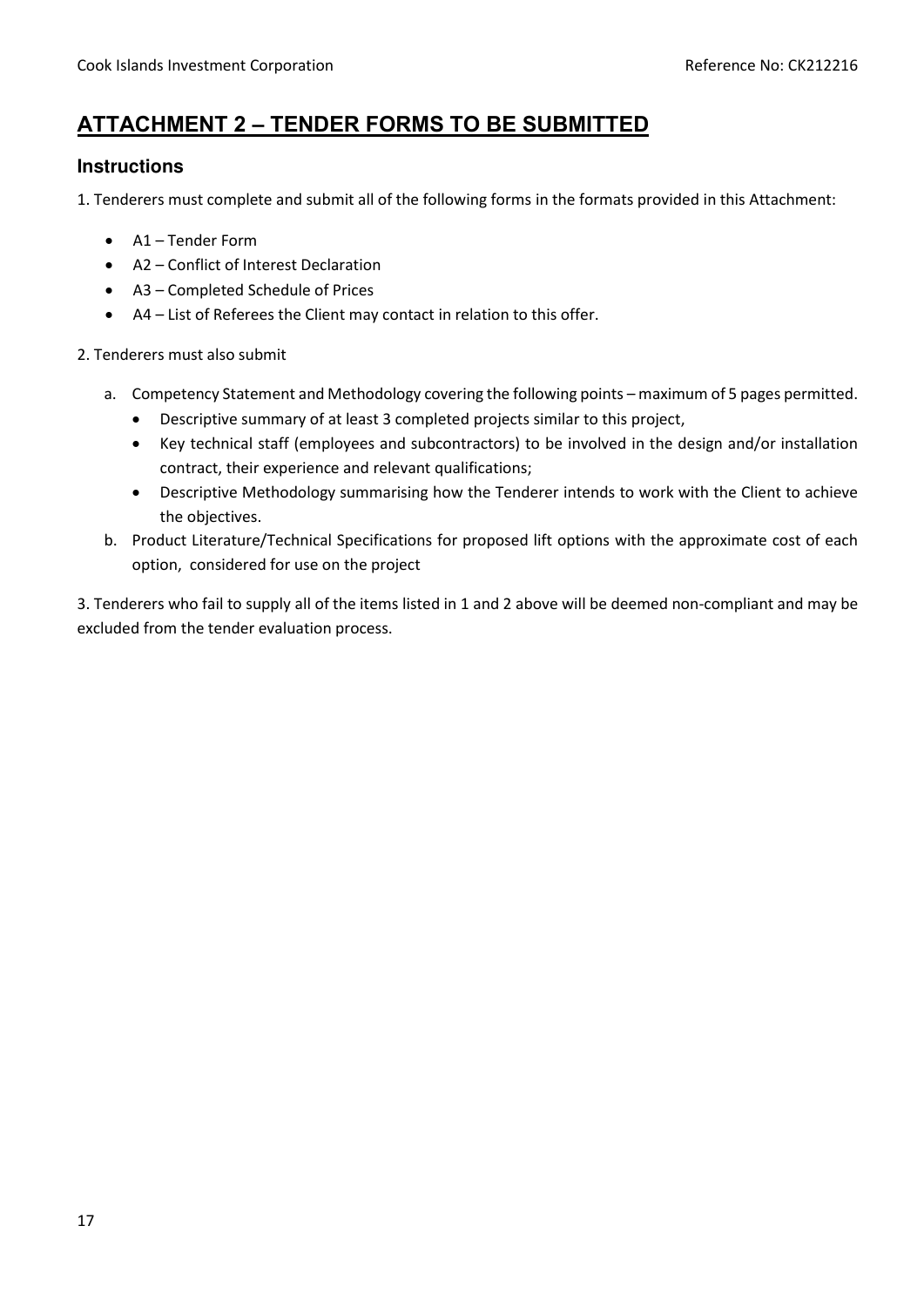## <span id="page-17-0"></span>**A1 – Form of Tender**

Cook Islands Investment Corporation Avarua, Rarotonga PO Box 51

| ⊩or:<br>lender. | $\cdots$<br>Ministry of<br><sup>.</sup> Justice Accessibility<br>: Improvements |
|-----------------|---------------------------------------------------------------------------------|
| enderer:        | <b>Name of</b><br><b>Tenderer</b>                                               |

Having examined the Tender Documents in relation to Tender Reference No. CK212216 and dated 10 May 2022, released by Cook Islands Investment Corporation, we submit the following offer.

We offer to:

- 1. Provide the whole of the Design Consultancy services in conformity with these Tender Documents for a lump-sum fixed price of [insert the price offered in text with the value in numbers thus (NZD\$ . )] stated exclusive of Value Added Tax; and
- 2. Complete, handover to the Client and remedy defects in the whole of the Works in conformity with these Tender Documents for a fixed Main Contractor's off-site overhead and profit fee of [insert the price offered in text with the value in numbers thus (NZD\$ . )] stated exclusive of Value Added Tax.

We acknowledge receipt of Notices \_\_\_\_\_\_\_\_\_\_ to \_\_\_\_\_\_\_\_\_.

We **agree/do not agree** to the Conditions of Contract provided in Attachment 4 of the said tender and **do/do not**  propose any amendments.

We undertake to complete and handover of the **whole** of the Contract Works/Goods/Services within the key dates stated in Attachment 1.

We agree to abide by this Tender for a period of sixty (60) working days from the date fixed for receiving the same and it shall remain binding upon us and may be accepted by you at any time before the expiry of that period.

Unless and until a Contract Agreement is prepared and executed, this Tender together with your written acceptance thereof, shall constitute a binding contract between us.

We understand that you are not bound to accept the lowest or any Tender you may receive.

We understand that no contract shall come into existence, and no legal or other obligations shall arise between us and you (or between us and any other agent of the Client) in relation to the conduct, outcome or otherwise of the Tender process, prior to and apart from your acceptance of our Tender.

We understand that you may contact the referees nominated by us in this offer and make whatever enquiries you deem necessary regarding our financial health and ability to deliver the Contract Works/Goods/Services. Further, during the assessment stage we understand and agree that you may request specific information from all tenderers in order to assist your assessment. We acknowledge that a failure to provide such information may result in disqualification from the process.

We provide the following information required to be submitted with this Tender: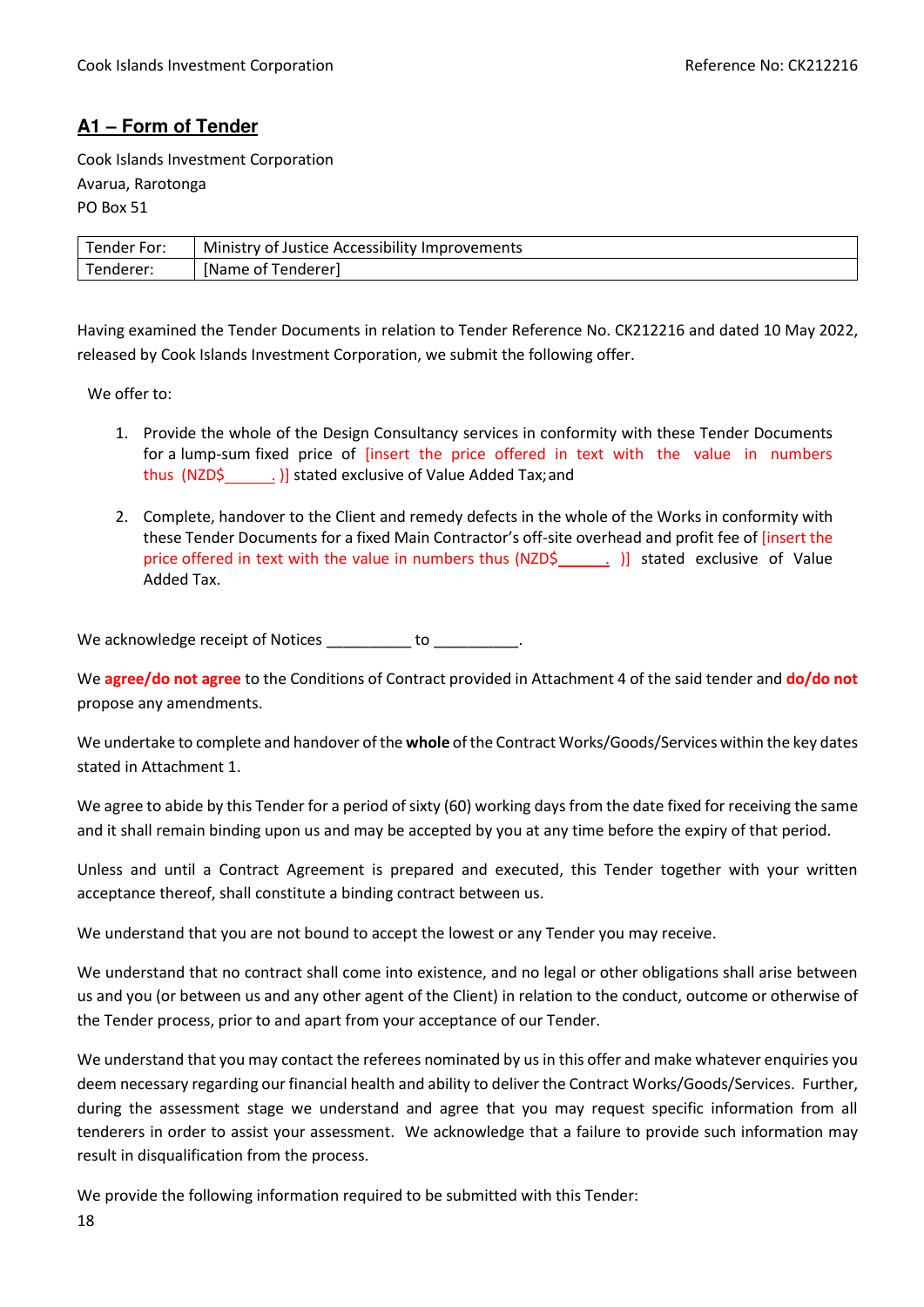- A1 Tender Form
- A2 Conflict of Interest Declaration
- A3 Completed Schedule of Prices
- A4 List of Referees the Client may contact in relation to this offer.
- Competency Statement and Methodology
- Product Technical Specifications

If the tenderer is unable to agree to any clauses included in the Conditions to the Contract, it must set out in a table form the clause reference, reason why the tenderer cannot accept it and proposed alternative wording.

| Tenderers details:                   |                       |
|--------------------------------------|-----------------------|
| Tenderers full name:                 |                       |
| Tenderers trading name (if Company): |                       |
| Contact person (if Company):         |                       |
| Postal address:                      |                       |
| Physical address:                    |                       |
| Phone number:                        |                       |
| Mobile:                              |                       |
| Email address:                       |                       |
|                                      |                       |
| Signature                            | Date                  |
| <b>Full Name</b>                     | Position (if Company) |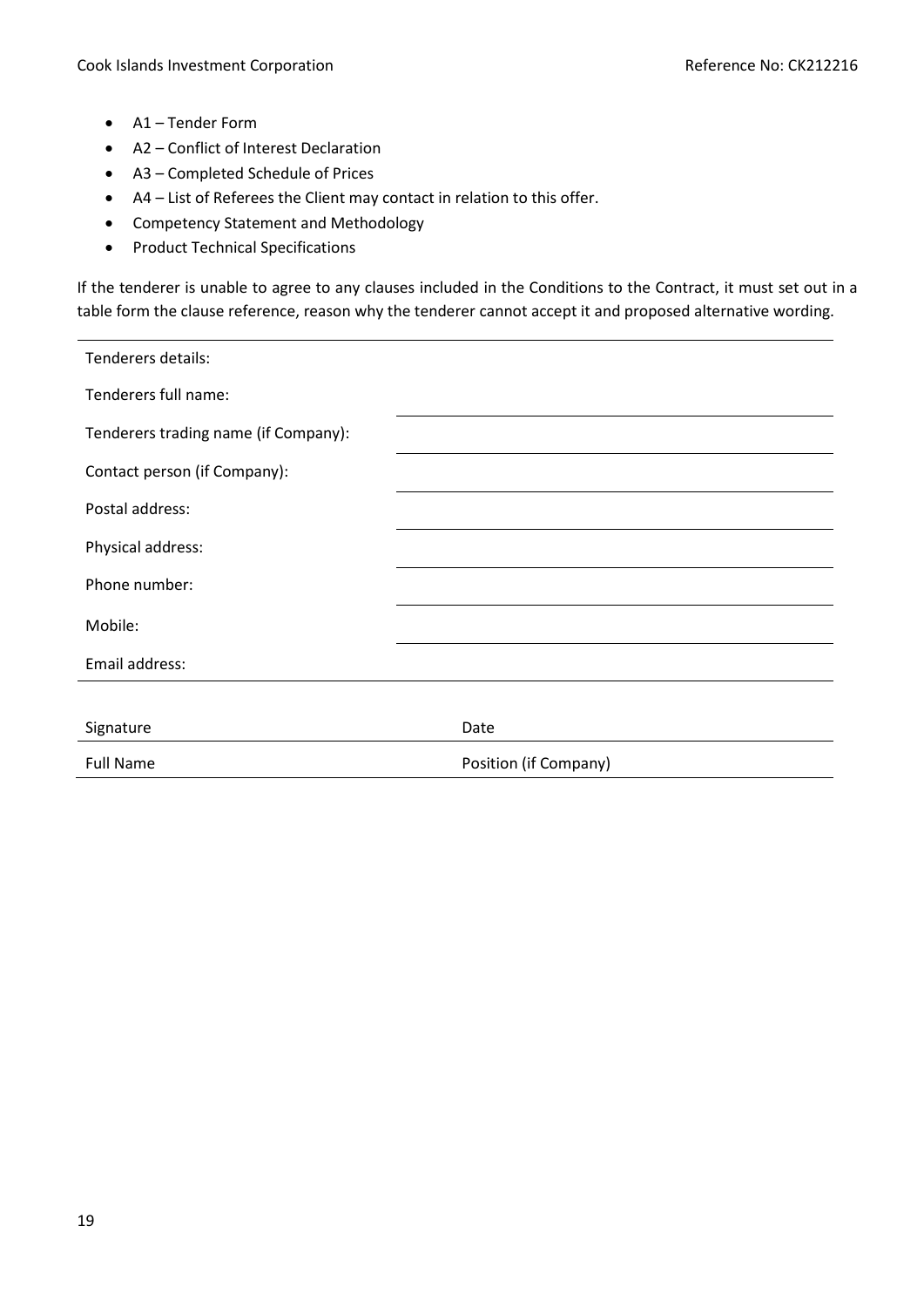#### <span id="page-19-0"></span>**A2 – Conflict of Interest Declaration**

A conflict of interest arises if you or a close family member has an interest e.g. is a board or committee member or is employed in a senior position in the Government agency that wants to purchase the goods or services relating to this tender process.

In submitting this tender bid I declare:

- I understand that an actual, potential or perceived conflict of interest may arise in participating in this tender process and that I am obliged to declare any such conflict of interest.
- I confirm that in submitting this information that I have either declared any potential conflicts of interest or that I am not aware of any situation or issue that would conflict with the interest of the Client.
- If a conflict of interest arises at any time before the selected Tenderer has been awarded, I will advise the Contact Officer or the Client immediately.
- I have personally completed this declaration on behalf of the Tenderer(s) and declare that the submitted tender bid provided are true and correct.

I declare that I have a potential conflict of interest as follows:

I will manage this conflict of interest by:

Declared by: Signature Date Full Name **Position (if Company)**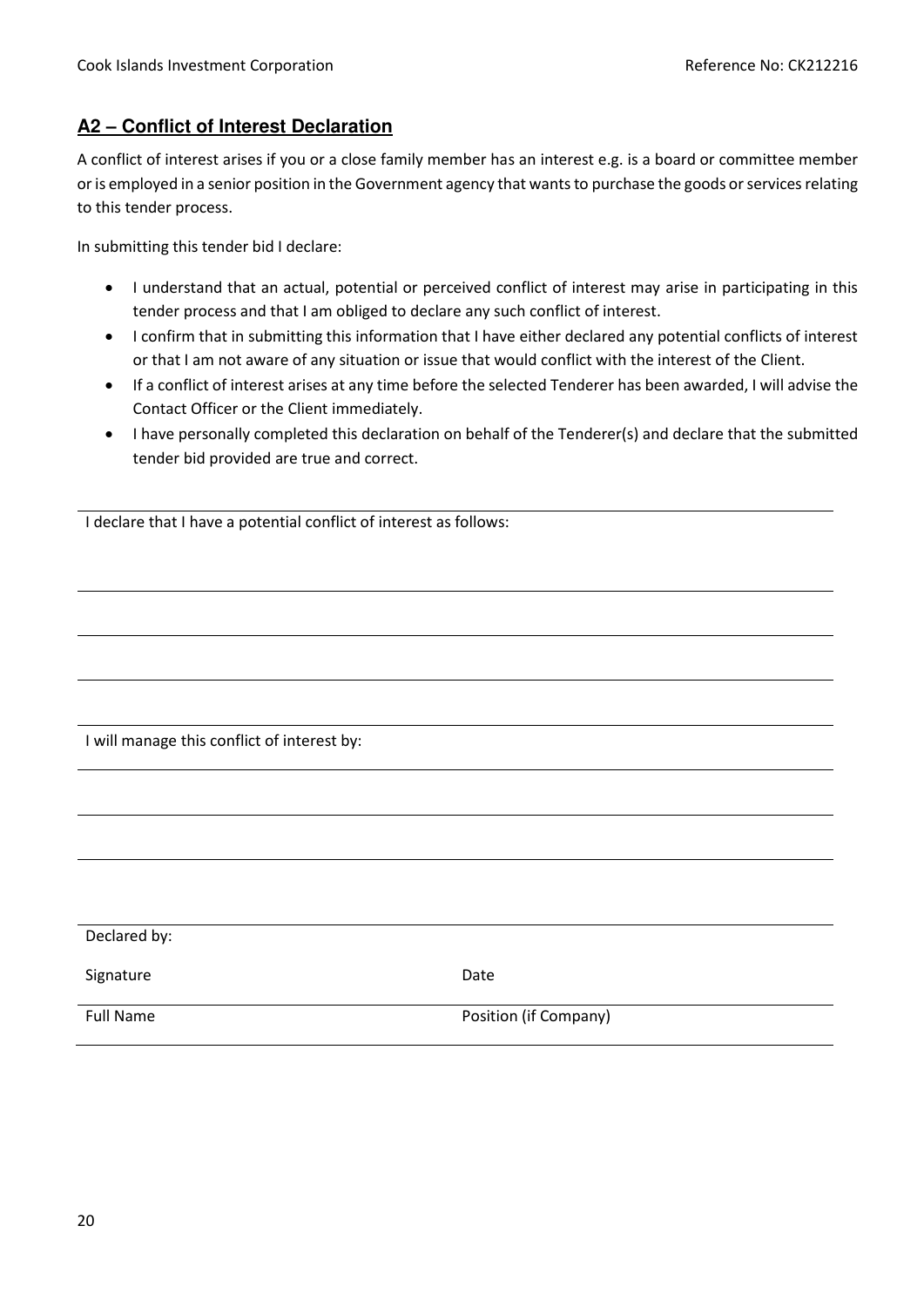## <span id="page-20-0"></span>**A3 – Completed Schedule of Prices**

#### Contract 1 Design Consultancy Services Fixed Fee

The fixed fee must include all costs associated with delivering the Contract 1 Scope as described in Attachment 1.

| <b>Milestones</b>                                                                                                            | Amount exclusive of<br><b>VAT</b> | VAT amount (if<br>applicable) | Total inclusive of<br>VAT (if applicable) |
|------------------------------------------------------------------------------------------------------------------------------|-----------------------------------|-------------------------------|-------------------------------------------|
|                                                                                                                              | \$                                | \$                            | \$                                        |
| Undertake site visits to assess site conditions<br>and discuss Client needs                                                  |                                   |                               |                                           |
| Present concept designs and design report,<br>including cost estimates to the Client for review                              |                                   |                               |                                           |
| Receive feedback and provide detailed designs<br>and design report to the Client for approval, and<br>revised cost estimates |                                   |                               |                                           |
| <b>Total contract 1 Fees</b>                                                                                                 |                                   |                               |                                           |

Contract 2 Installation and Commissioning Main contractor's overheads and profit

The main contractor's overheads and profit is a fixed fee (dollar amount).

For the purpose of this RFT, the main contractor's overheads and profit excludes any costs associated with the purchase & delivering of all materials, labour, plant, equipment, offsite and onsite construction management, site safety and traffic management procedures, site consumables i.e. water, power, etc., subcontracted specialist trades, and applicable building and utility permits, insurances and the like.

A total lump-sum price for Contract 2 will be calculated when Contract 1 is complete. Tenderers must not price this work here.

| Total Contract 2 Fixed Fee for Main Contractor's | Amount exclusive of<br><b>VAT</b> | VAT amount | Total inclusive of<br><b>VAT</b> |
|--------------------------------------------------|-----------------------------------|------------|----------------------------------|
| overheads and profits.                           |                                   |            |                                  |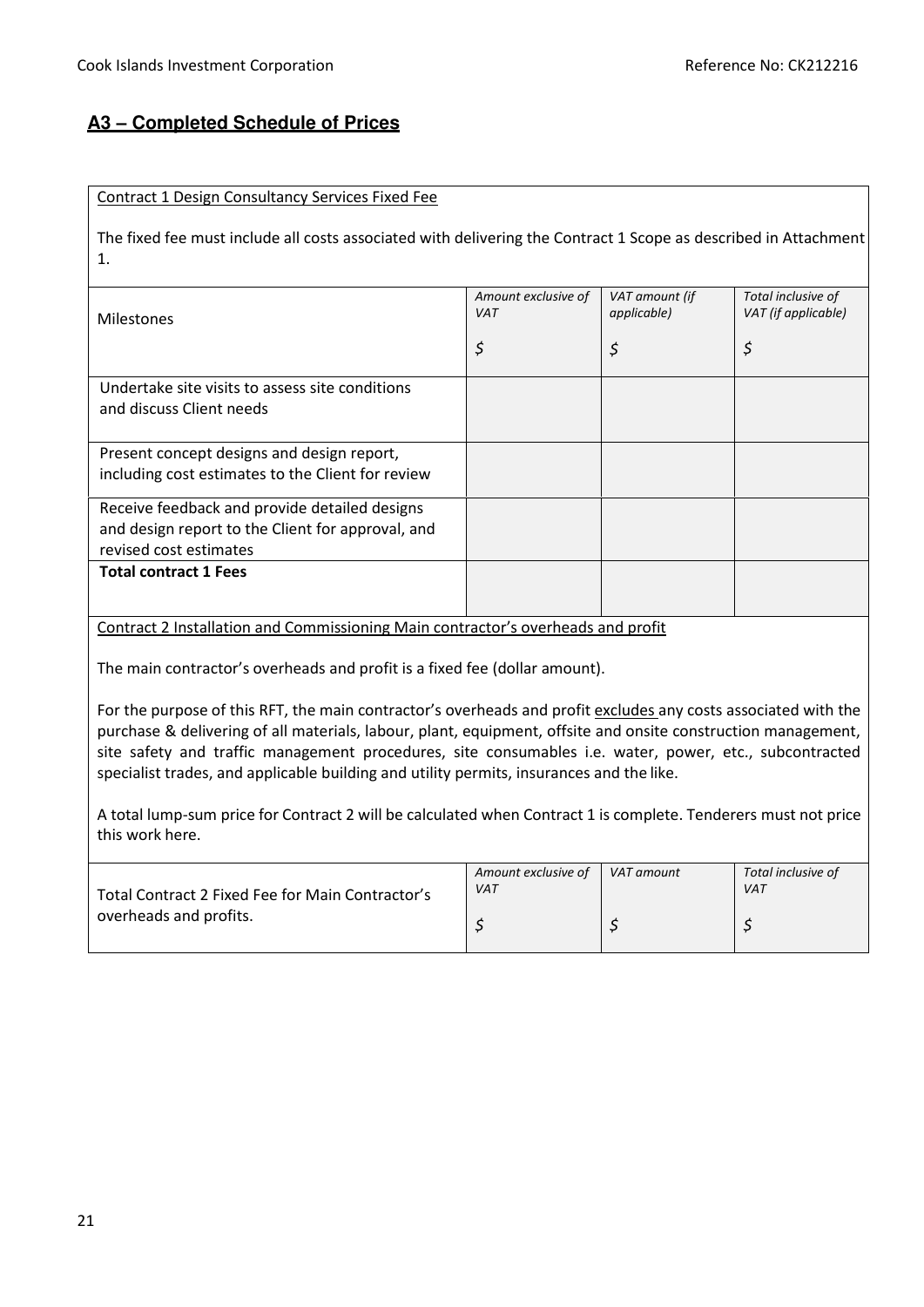# <span id="page-21-0"></span>A4 - List of Referees who may be Contacted

[Tenderers must provide details for two (2) Referees]

| Name:                                    |  |  |
|------------------------------------------|--|--|
| Company:                                 |  |  |
| Address:                                 |  |  |
|                                          |  |  |
|                                          |  |  |
| E-mail Address:                          |  |  |
| Phone No.:                               |  |  |
| Facsimile No.:                           |  |  |
| Nature of Relationship with<br>Tenderer: |  |  |
|                                          |  |  |
| Name:                                    |  |  |
| Company:                                 |  |  |
| Address:                                 |  |  |
|                                          |  |  |
|                                          |  |  |
| E-mail Address:                          |  |  |
| Phone No.:                               |  |  |
| Facsimile No.:                           |  |  |
| Nature of Relationship with<br>Tenderer: |  |  |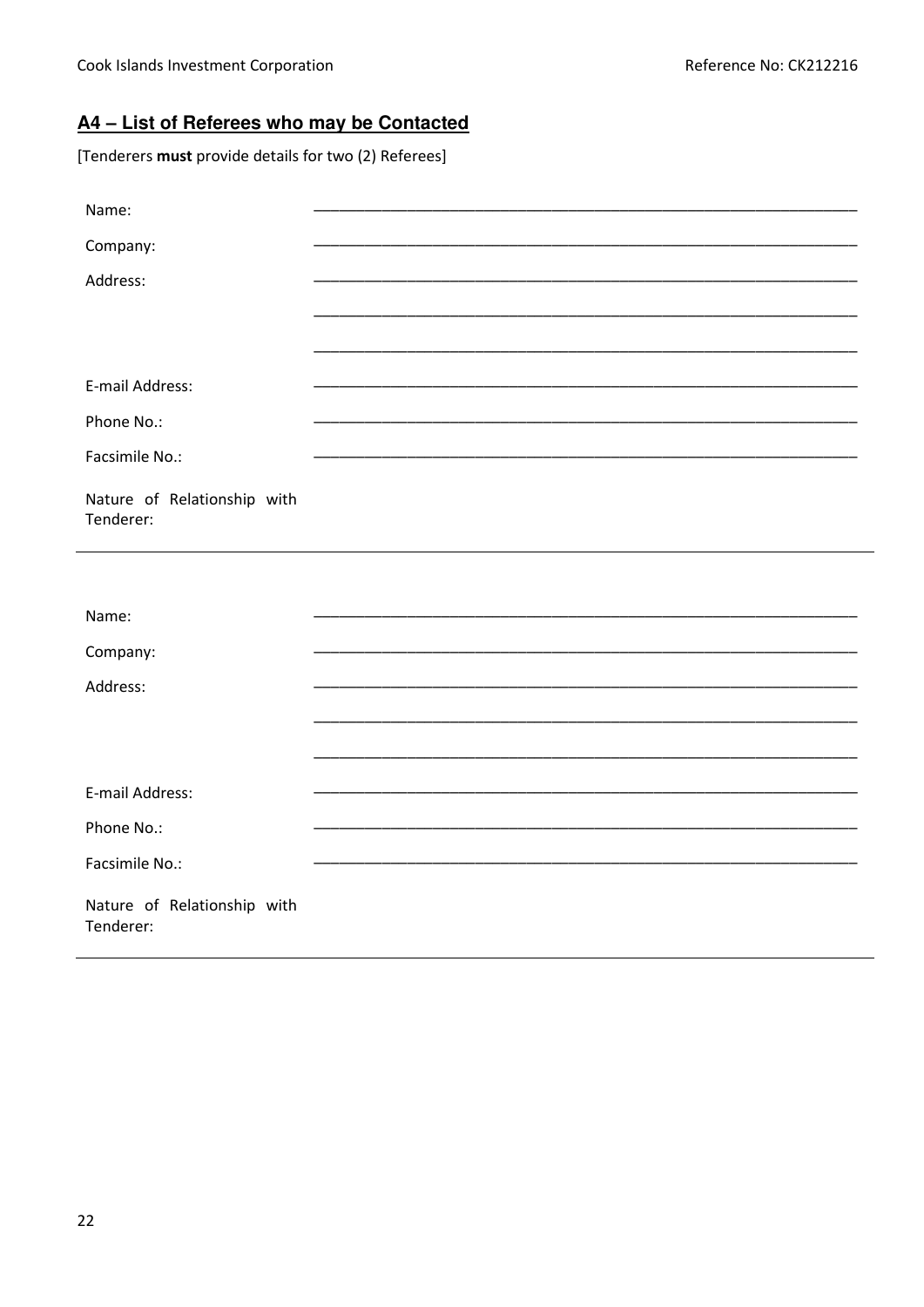# <span id="page-22-0"></span>**ATTACHMENT 3 – EVALUATION CRITERIA**

Tenders will be assessed by an Evaluation Committee, convened by the Client, against the criteria outlined below.

The Client reserves the right to clarify or request additional information from any Tenderer before accepting any tender.

The Tenders will be evaluated in a two stage process. The *Mandatory Conditions* stage is a Pass/Fail stage. This will be followed by an *Evaluation Criteria* Stage.

## <span id="page-22-1"></span>**Mandatory Conditions**

Tenders must pass all of the following requirements. Tenders that do not meet one or more of these conditions are deemed non-compliant and will not be considered.

| <b>Criterion</b>                                                                                                | <b>Complies</b><br>Yes or No |
|-----------------------------------------------------------------------------------------------------------------|------------------------------|
| Tender must be completed in the format contained in Attachment 2 of the RFT.<br>1.                              |                              |
| Tenders must be deposited in the Electronic Tender Account by the closing time<br>2.<br>specified in the RFT.   |                              |
| 3. Proposal and related documentation must be in the English language or<br>translated into English.            |                              |
| 4. Tenderers must tender to provide the whole of the works/goods/services as<br>specified in this RFT.          |                              |
| All prices quoted must be landed inclusive of freight and relevant charges to final<br>5.<br>point of delivery" |                              |
| Tenders must be presented in electronic format only as specified in this RFT.<br>6.                             |                              |
| All prices must be in New Zealand dollars<br>7.                                                                 |                              |

## <span id="page-22-2"></span>**Evaluation Criteria**

A Weighted Criteria methodology will apply to the evaluation of this RFT as follows:

| Criteria                                                                                                                                                               | Weight<br>% |
|------------------------------------------------------------------------------------------------------------------------------------------------------------------------|-------------|
| Non-Price Criteria                                                                                                                                                     |             |
| Locally established company and/or partnered with local company to deliver the<br>works                                                                                | 5           |
| Acceptance of the contract terms or the Tenderer's proposed amendments are<br>2.<br>acceptable                                                                         | 5           |
| Reputable supplier/ installer with vast relevant experience and competencies to<br>3.<br>implement the contract successfully and to provide responsive backup support. | 20          |
| 4. Tenderers approach/methodology demonstrates good understanding and<br>appreciation of the Tender Specifications and intended outcomes.                              | 20          |
| <b>Total Non-Price Elements</b>                                                                                                                                        | 50          |
| Price                                                                                                                                                                  | 50          |
| <b>TOTAL WEIGHTING</b>                                                                                                                                                 | 100         |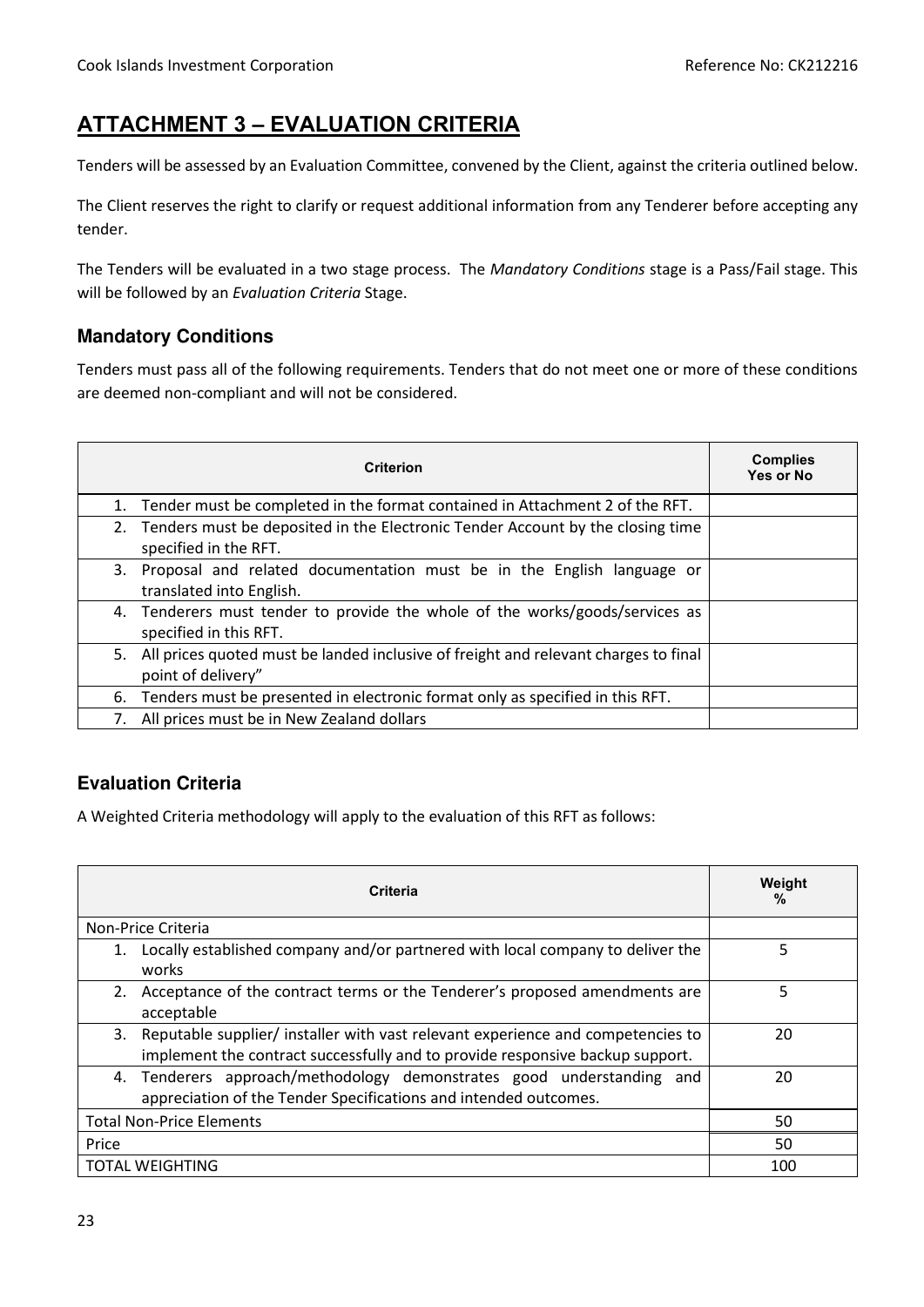#### <span id="page-23-0"></span>**Risk**

The Evaluation Committee will conduct a Risk Assessment for each Tender submitted. This will identify the most significant risks presented by the Tender and consider the likelihood of the risk occurring; the consequence of that risk; and a risk mitigation strategy. In conclusion, the mitigated risk will be determined to form an overall measure of the risk represented by each Tender.

The risk mitigation strategy may include the inclusion of specific clauses in the executed contract. Therefore, a Tender considered to be high risk might still be selected subject to the Tenderer's willingness to accept the proposed contract amendments.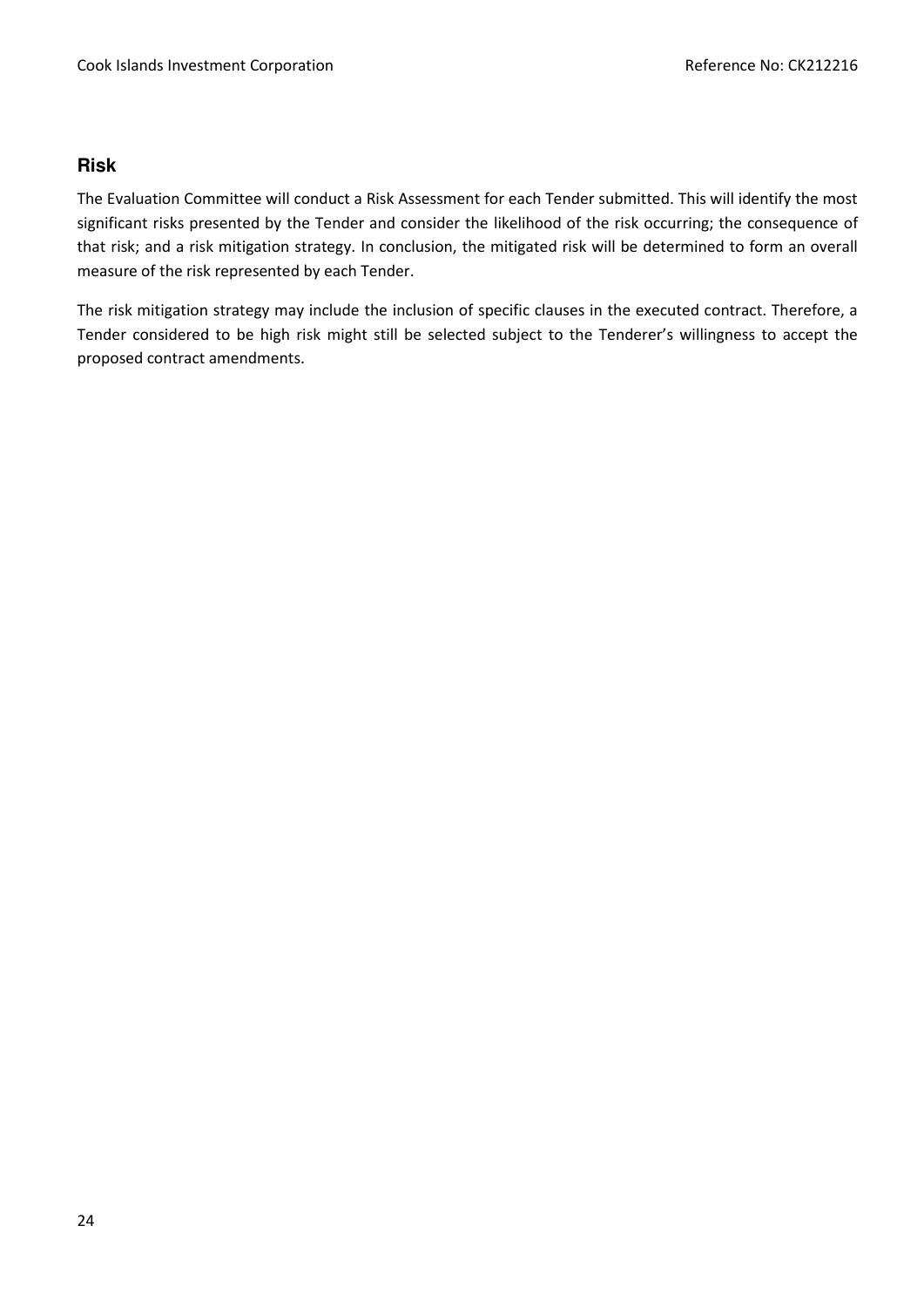# <span id="page-24-0"></span>**ATTACHMENT 4 – CONTRACT CONDITIONS**

See separate file labelled **Attachment 4 – Contract Conditions** for the draft Contracts**.**

The successful Tenderer's details, the final contract price and price list will be inserted into the Contract Data forms when the Contract is awarded, along with the relevant sections of the Tender Specifications.

When submitting a Tender, Tenderers acknowledge that it has reviewed the Contract Data forms and the Conditions of Contract and has allowed for all associated costs.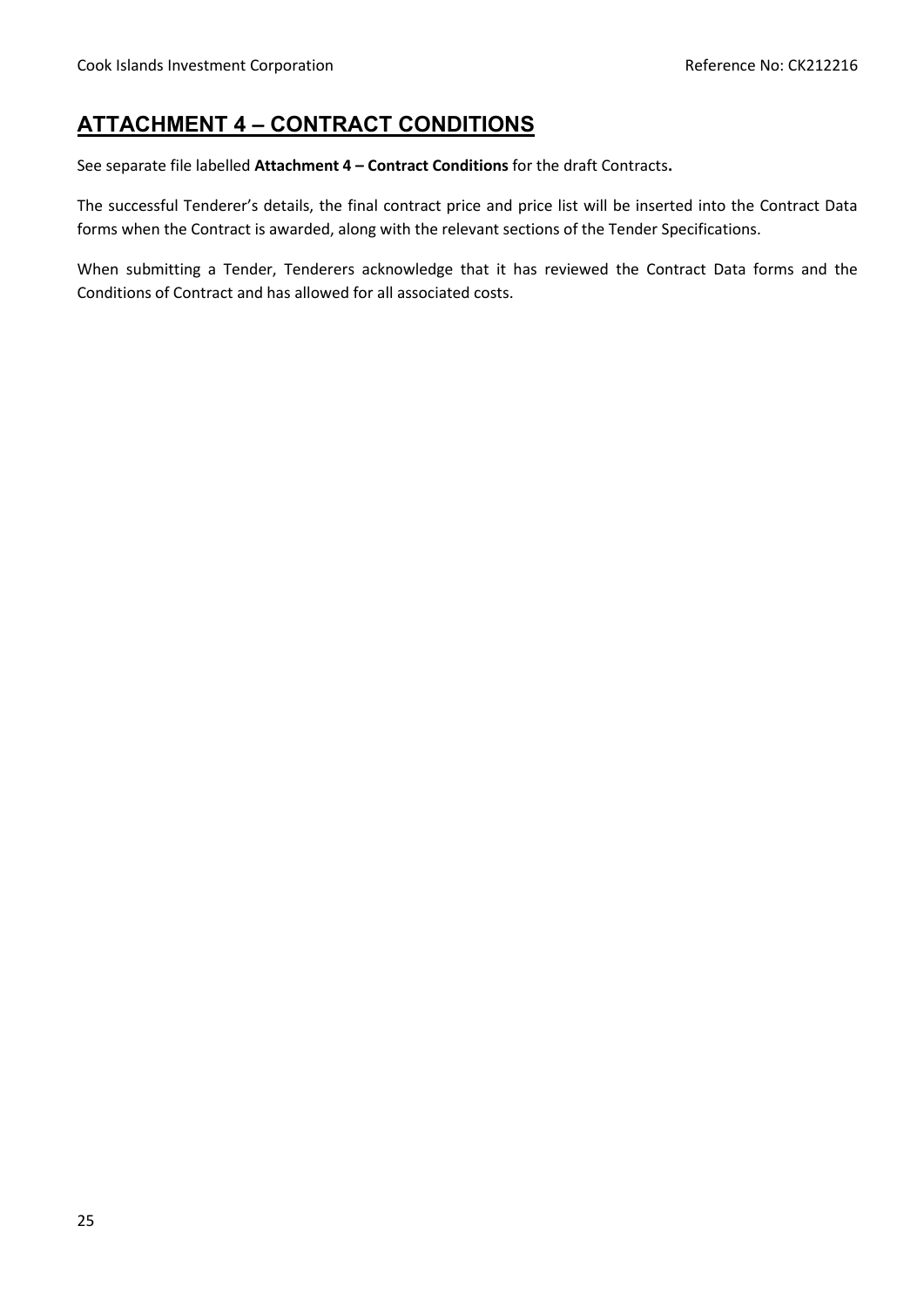# <span id="page-25-0"></span>**ATTACHMENT 5 – CONCEPT DRAWINGS**

The Concept Drawings are provided for information purposes only.

See separate file labelled **Attachment 5 – Concept Drawings.**